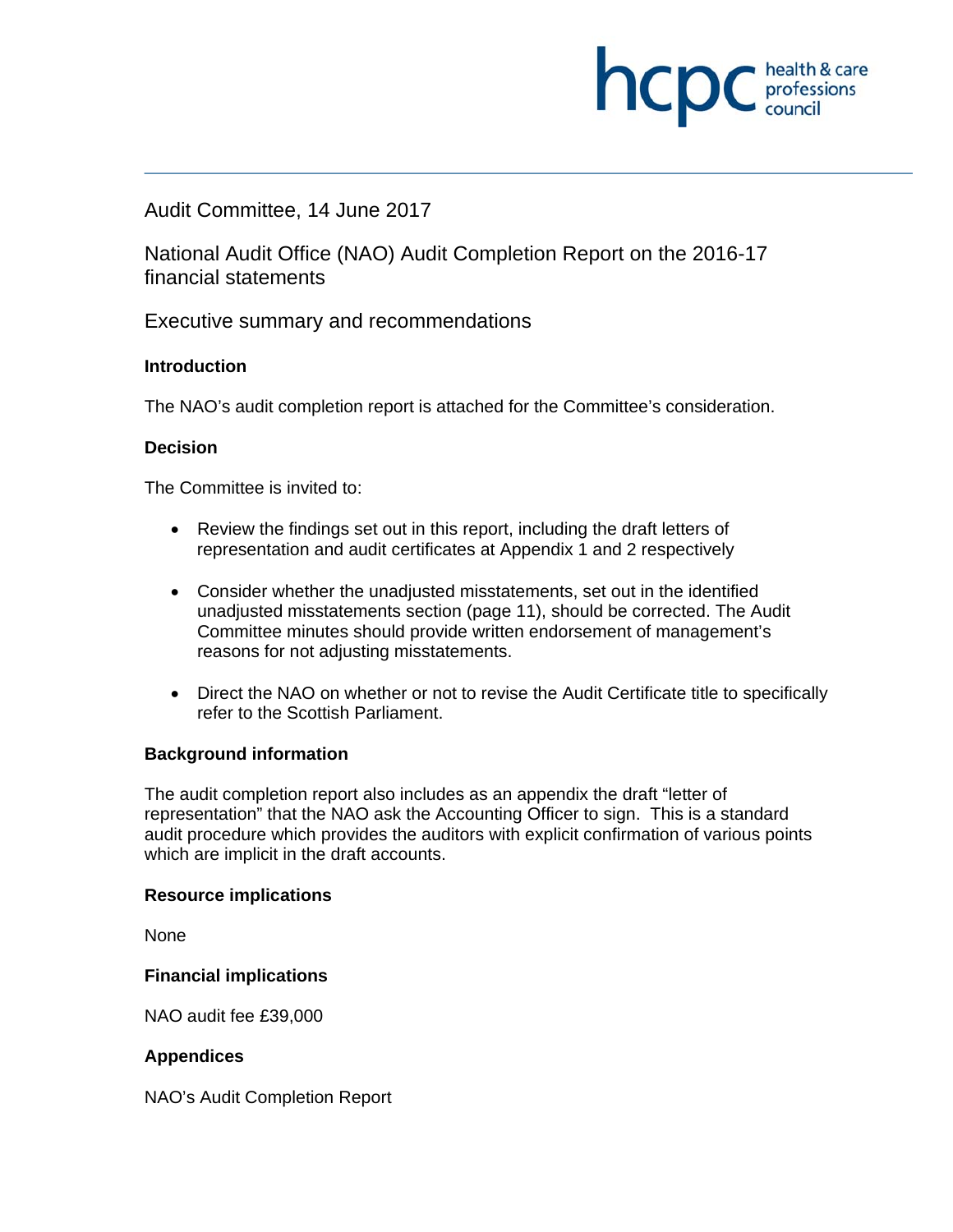#### **Date of paper**

8 June 2017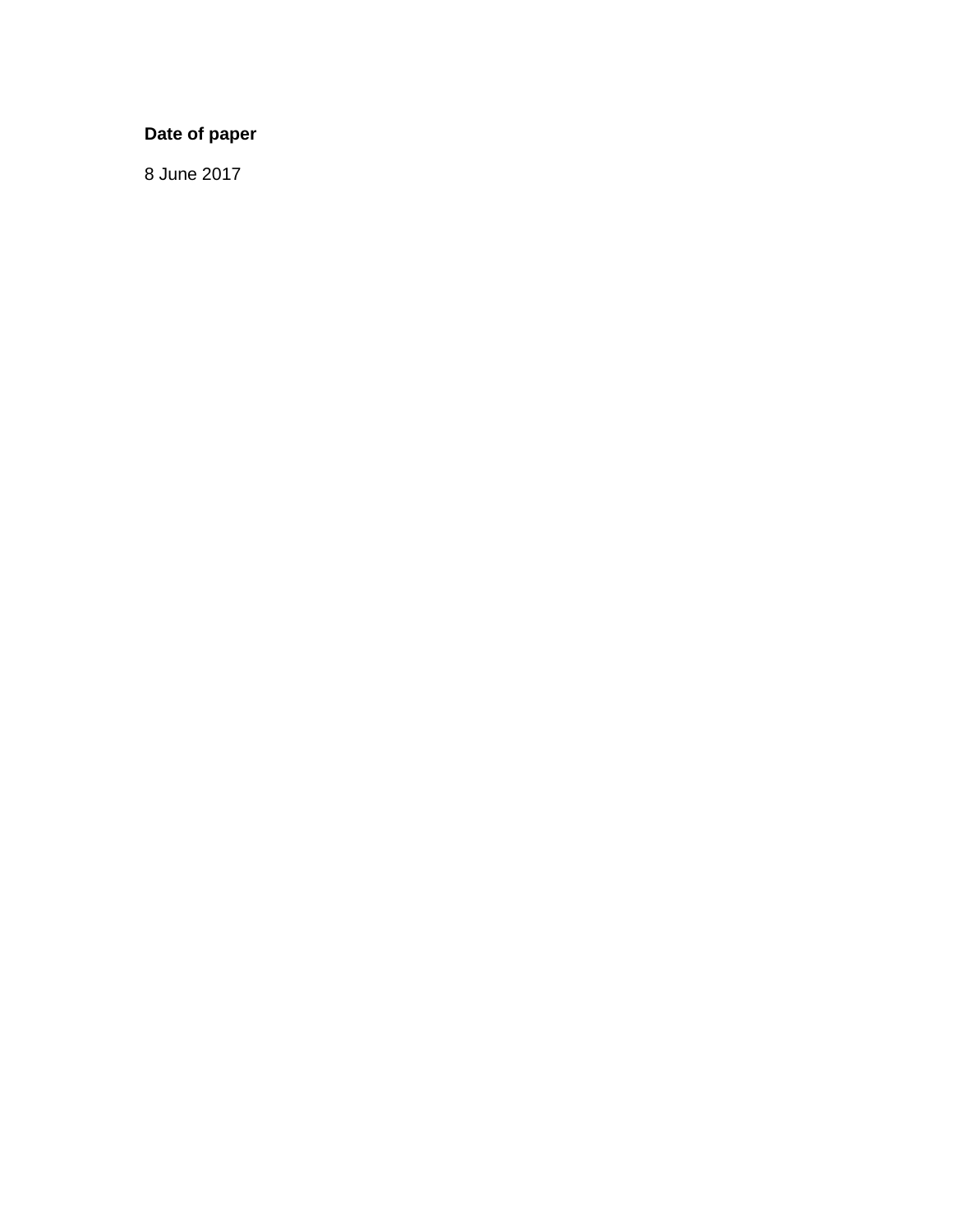**Health and Care Professions Council**

## **Audit completion report including management letter on the 2016/17 financial statement audit**

REPORT TO THOSE CHARGED WITH GOVERNANCE June 2017

www.nao.org.uk

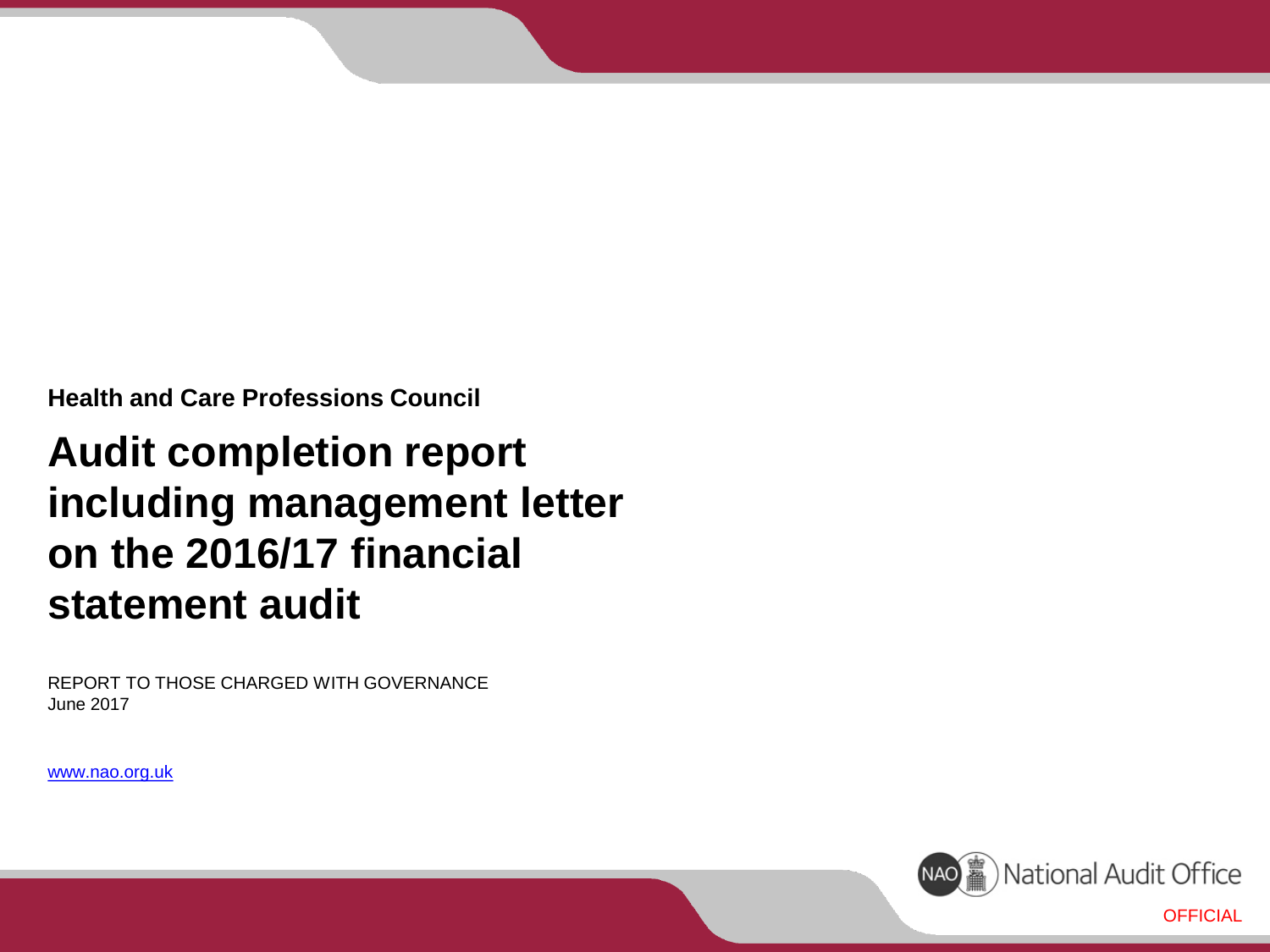### **Contents**

| <b>1 Executive Summary</b>                                       | 3  |
|------------------------------------------------------------------|----|
| 2 Introduction                                                   |    |
| <b>2a</b> Status of our audit                                    | 5  |
| 3 Key audit findings                                             |    |
| 3a Significant financial statement risks                         | 6  |
| <b>3b</b> Matters of Audit Emphasis                              | 8  |
| 3c List of identified adjusted misstatements                     | 10 |
| 3d List of identified unadjusted misstatements                   | 11 |
| 4 Other audit findings                                           |    |
| 4a Other key findings                                            | 12 |
| <b>4b</b> Materiality and audit scope                            | 13 |
| 5 Internal control                                               |    |
| 5a Control issues arising from our audit and our recommendations | 15 |
| 6 Other matters for consideration                                | 16 |

| Appendix 1: Proposed letter of representation | 17 |
|-----------------------------------------------|----|
| Appendix 2: Draft audit certificate           | 20 |
| Appendix 3: Quality assurance in NAO audits   | 22 |

*We have prepared this report for the Council's sole use, although you may also share it with the Privy Council and the Department of Health. You must not disclose it to any other third party, quote or refer to it, without our written consent and we assume no responsibility to any other person.*

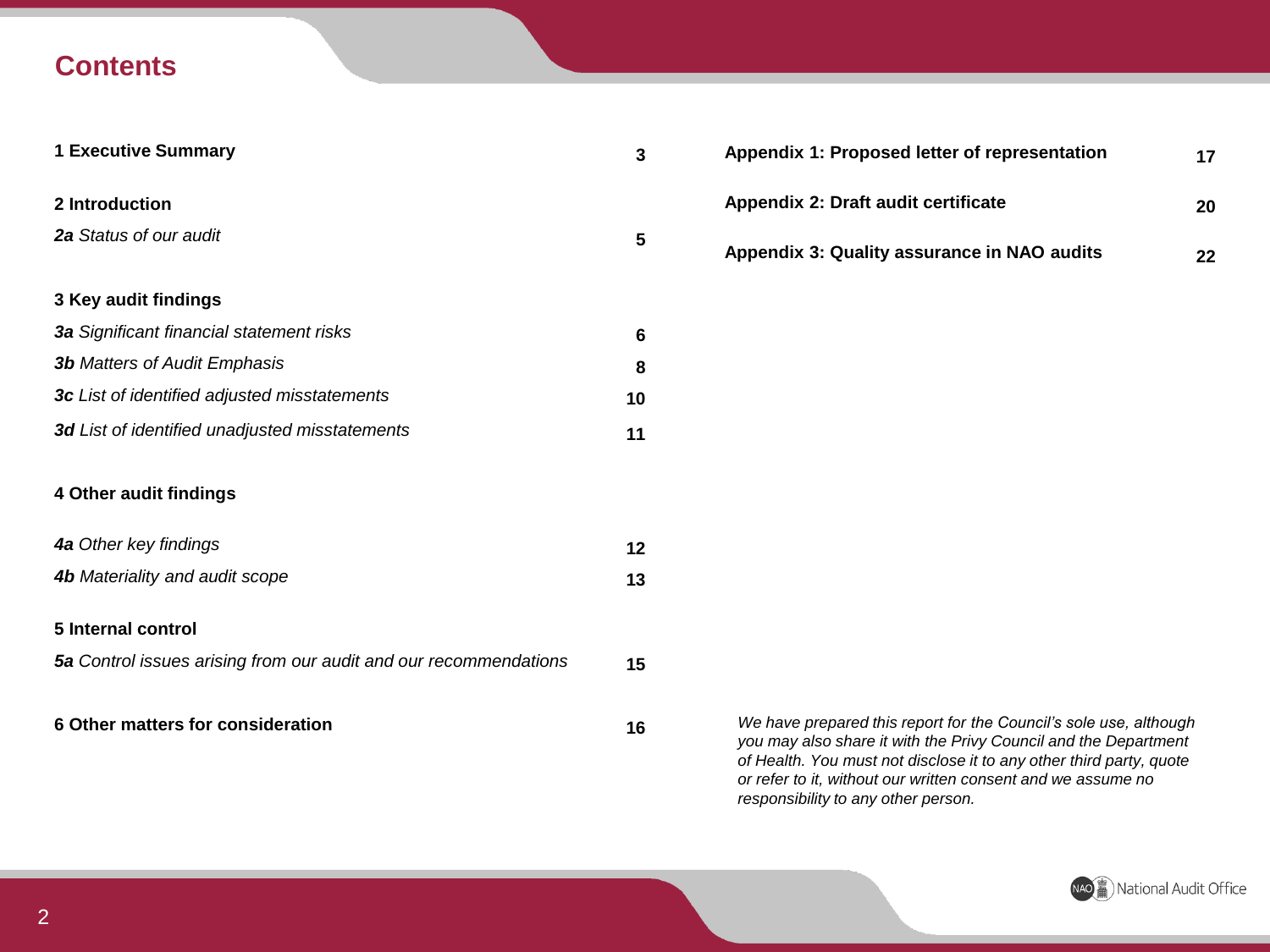## **Executive Summary**

| <b>Introduction</b>                             | This report summarises the key matters from our audit of the 2016/17 Health and Care Professions Council (the Council) financial statements which<br>we must report to the Audit Committee, as those charged with governance, before we finalise our audit work and certify the accounts. We would like to<br>thank the Director of Finance and his staff for their assistance during the audit process.                                                                                                                                                                                                                                                                                                                                              |
|-------------------------------------------------|-------------------------------------------------------------------------------------------------------------------------------------------------------------------------------------------------------------------------------------------------------------------------------------------------------------------------------------------------------------------------------------------------------------------------------------------------------------------------------------------------------------------------------------------------------------------------------------------------------------------------------------------------------------------------------------------------------------------------------------------------------|
| <b>Proposed audit</b><br>opinion                | We anticipate recommending to the Comptroller and Auditor General (C&AG) that he should certify the 2016/17 financial statements with an<br>unqualified audit opinion, without modification. The draft audit certificate is presented in Appendix 2 - Audit Certificate. While not essential, as under<br>the Statutory Order 2009/1182 the accounts are laid by the Privy Council before the Houses of Parliament and the Scottish Parliament we could revise<br>the title of the Certificate to make it clearer that our opinion is therefore also addressed to the Scottish Parliament, (See Status of our audit on page<br>5). At the meeting we plan to ask the Committee whether they would like us to do this or would prefer no title change. |
| <b>Audit adjustments</b>                        | One financial adjustment has been made to the numbers in the financial statements as a result of our audit work (see List of identified adjusted<br>misstatements on page 10). The non-adjusted error found to date is set out in the "List of identified unadjusted misstatements" on page 11".<br>Please note that as out audit work is not yet fully complete further error may be identified. We will update the Committee during the meeting.                                                                                                                                                                                                                                                                                                    |
| Key audit risks                                 | We review risks to the financial statements on an ongoing basis. Our detailed findings are included on <b>pages <math>6 - 7</math></b> of this report.                                                                                                                                                                                                                                                                                                                                                                                                                                                                                                                                                                                                |
| <b>Other Key Matters</b>                        | General other key matters are set out on page 12 and our findings on the matters of audit emphasis per the Audit Planning Report are included on<br>pages 8 to 9.                                                                                                                                                                                                                                                                                                                                                                                                                                                                                                                                                                                     |
| <b>Internal Control</b>                         | Our key internal control observations and recommendations are detailed on page 15 of this report.                                                                                                                                                                                                                                                                                                                                                                                                                                                                                                                                                                                                                                                     |
|                                                 | The response to our prior year recommendation around management accounts was discussed and marked as closed in our Audit Planning Report in<br>November 2016, and is therefore not replicated here.                                                                                                                                                                                                                                                                                                                                                                                                                                                                                                                                                   |
| <b>Accounts production</b><br>and audit process | The Council has generally robust processes in place for the production of the accounts. However, we note there is little validation of accrual balances<br>(see our key internal control observations and recommendations on page 15). The Council continues to produce good quality supporting working<br>papers. Officers dealt efficiently with audit queries, effectively prioritising them, and the audit process has been completed within the planned<br>timescales.                                                                                                                                                                                                                                                                           |

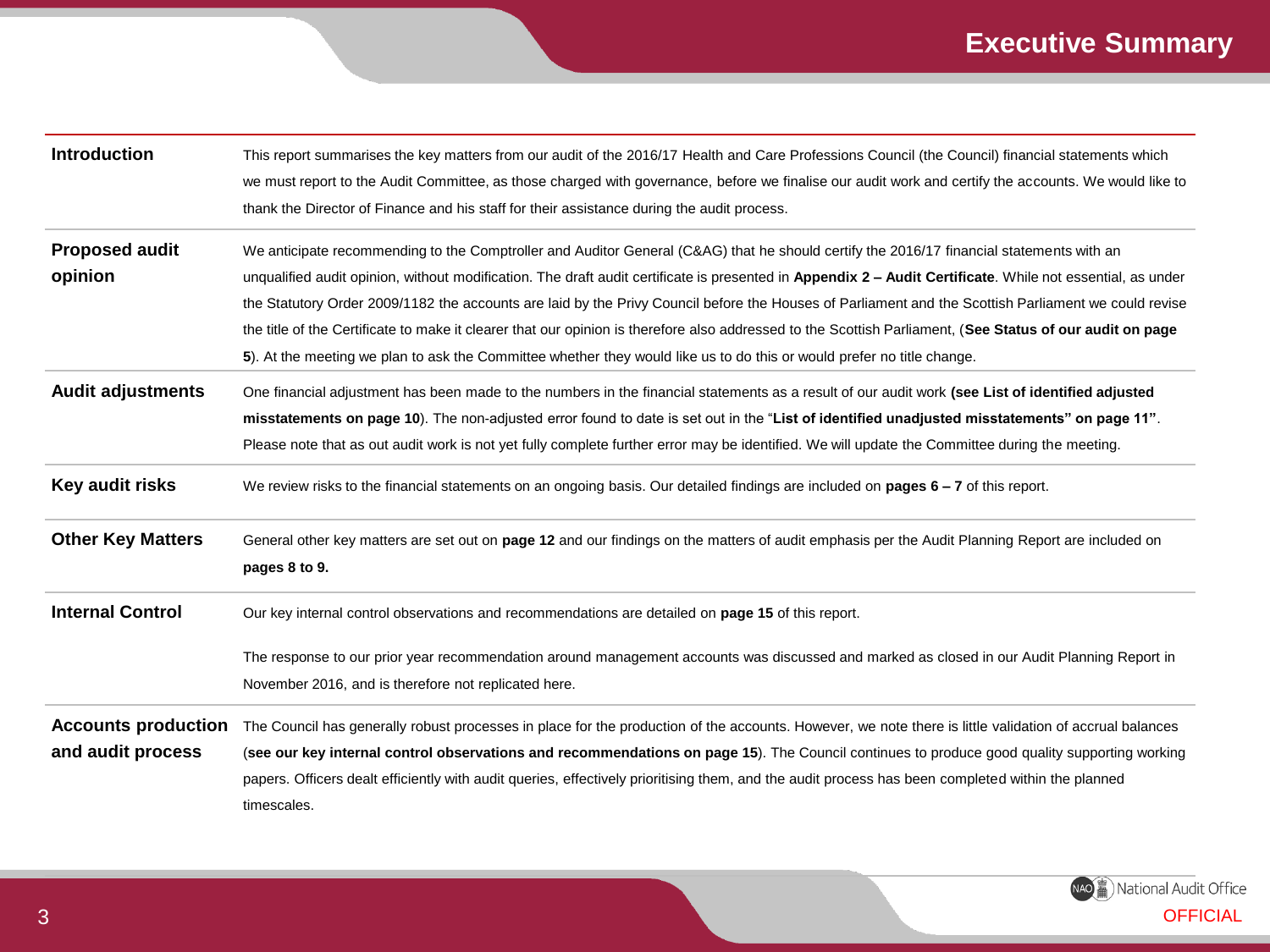**Completion** At the date of this report our audit of the financial statements is substantially complete subject to completion areas detailed on **page 5.**

#### **Actions for the Audit Committee**

The Audit Committee is invited to:

- Review the findings set out in this report, including the draft letters of representation and audit certificates at **Appendix 1 and 2 respectively**; and
- Consider whether the unadjusted misstatements, set out in the identified unadjusted misstatements section (**page 11**), should be corrected. The Audit Committee minutes should provide written endorsement of management's reasons for not adjusting misstatements.
- Let us know whether or not to revise the Audit Certificate title to specifically refer to the Scottish Parliament.

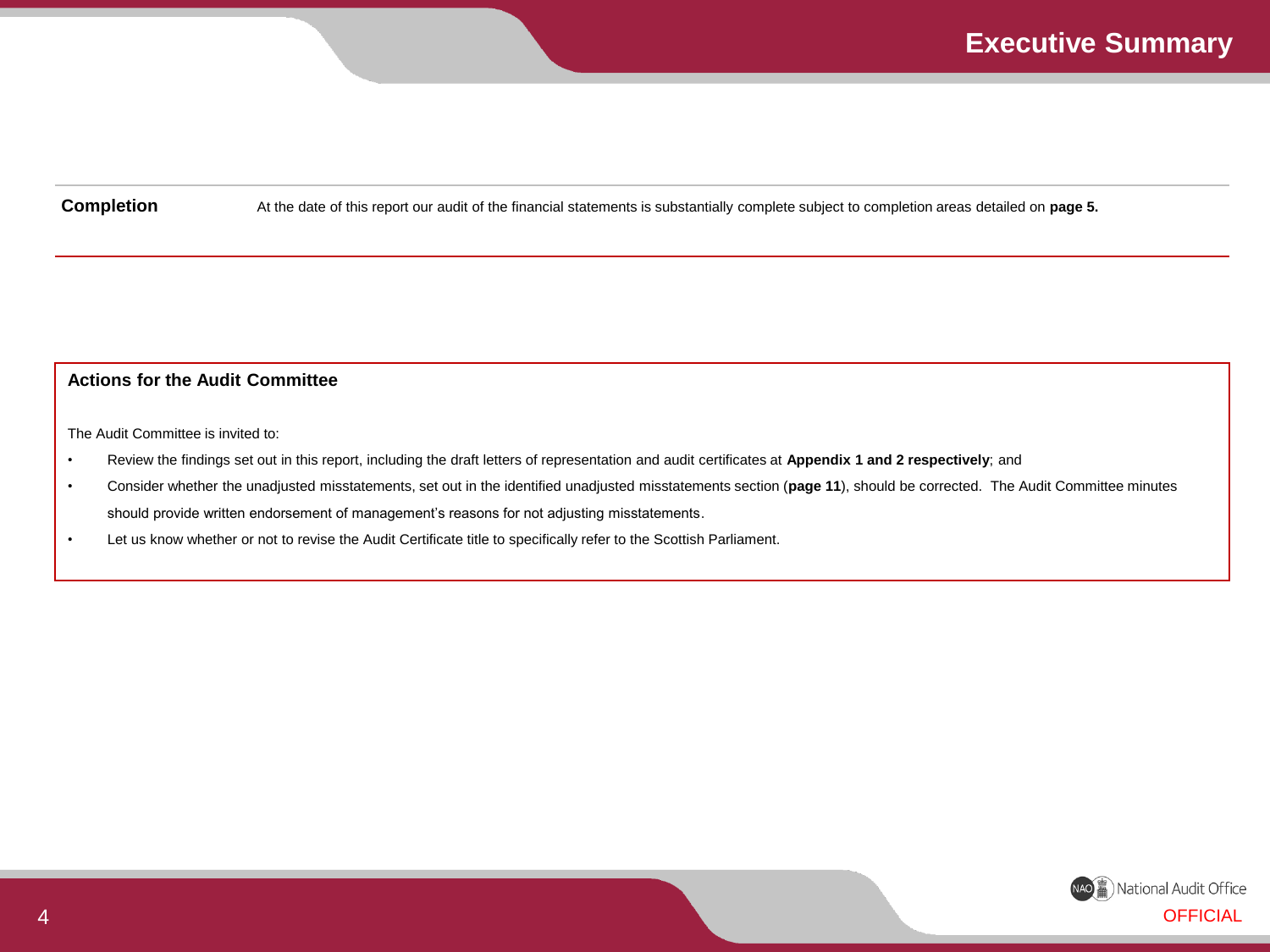### **Status of our audit**

## **R 2a Introduction**

#### **Status of our audit**

There are a few areas with outstanding queries that will need to be resolved before the audit is complete which we have listed below. We anticipate that a number of these will be resolved in advance of the Audit Committee meeting on 14 June and will provide a verbal update of the latest position at the meeting. We will also issue a final Audit Completion Report (to be circulated electronically) once the audit is complete.

- Completion of internal NAO review processes
- Responses to our queries on:
	- the bank reconciliation
	- payables and accruals completeness samples
	- Cash receipt screenshots at the end of short term deposit terms for investment disposal testing
- Reconcile the journals report (which shows additional data) to the general ledger
- Audit of the recently provided revised consolidation return to the Department of Health and answers to our queries on the initial version (**see Other matters for consideration on page 16**)
- Responses to annual report and accounts feedback (just received)
- Our review of the (just received) revised version of the annual report and accounts and audit the changes
- Completion of manual journals testing
- Two bank confirmation letters
- Agreeing with the Audit Committee whether it would be helpful to revised the title of our Audit Certificate (**see Executive Summary on page 3 and Appendix 2 Draft Audit Certificate)**

We would also like to discuss with Council Management and the Committee whether they it would be helpful to add some wording in the Annual Report regarding the Council's response to the recent word wide cyber-attack that impacted on some parts of the health service.

| <b>Audit Fee and</b> | The total audit fee charged for the year is in line with that set out in our Audit Planning Report, £39,000.                                                   |  |  |
|----------------------|----------------------------------------------------------------------------------------------------------------------------------------------------------------|--|--|
| <b>Certification</b> |                                                                                                                                                                |  |  |
|                      | Following resolution of the issues listed above, the Accounting Officer will sign the annual report and accounts together with a letter of representation, the |  |  |
|                      | proposed wording of which is included in Appendix 1.                                                                                                           |  |  |

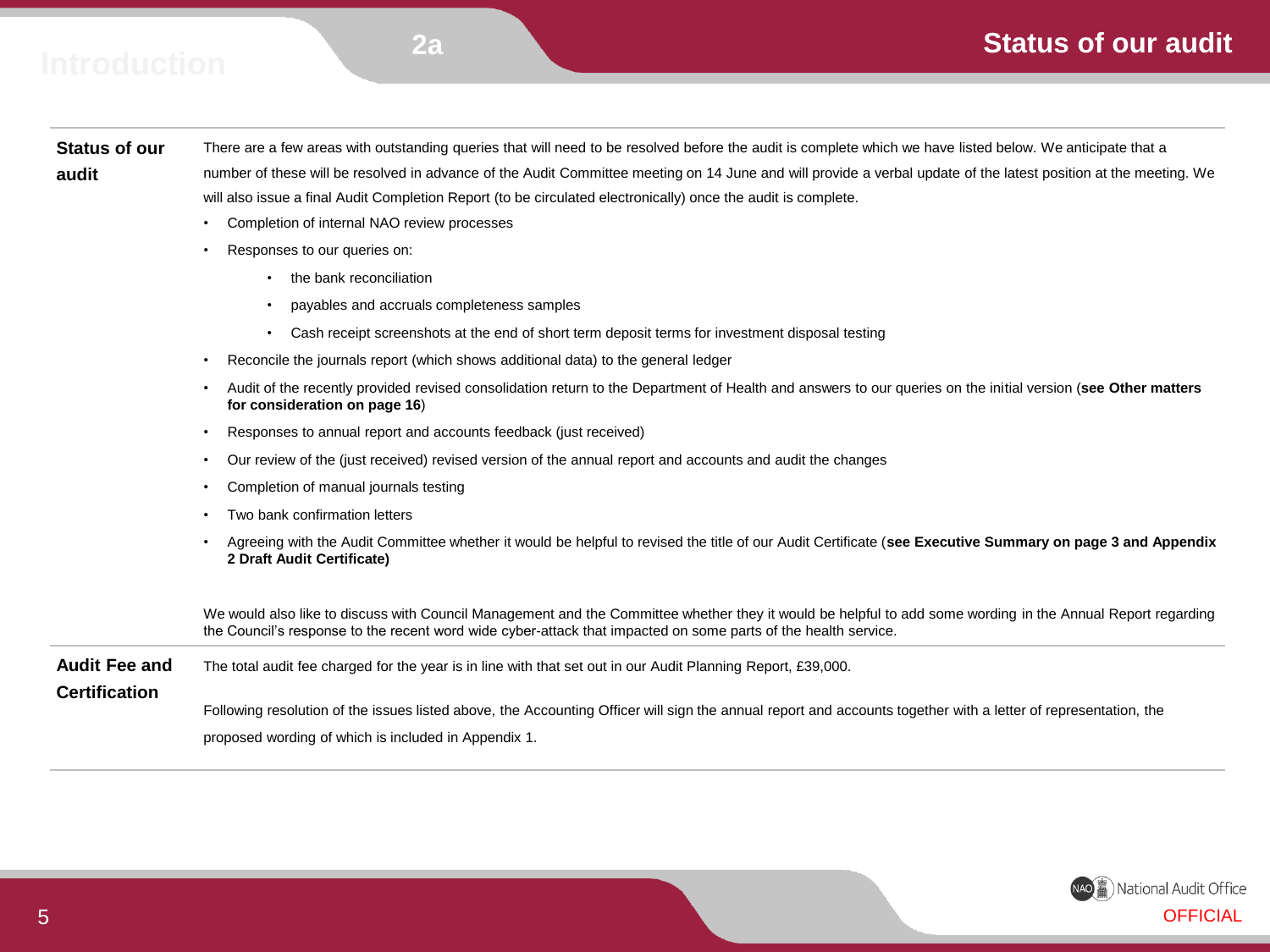We identified the risks below in our Audit Planning Report presented to the Audit Committee in November 2016. No additional risk have been determined in the course of our audit. Responses and findings against those risks we identified as significant risks of material misstatement to the financial statements can be seen in the next section of this report.

#### **Impact on financial statements**



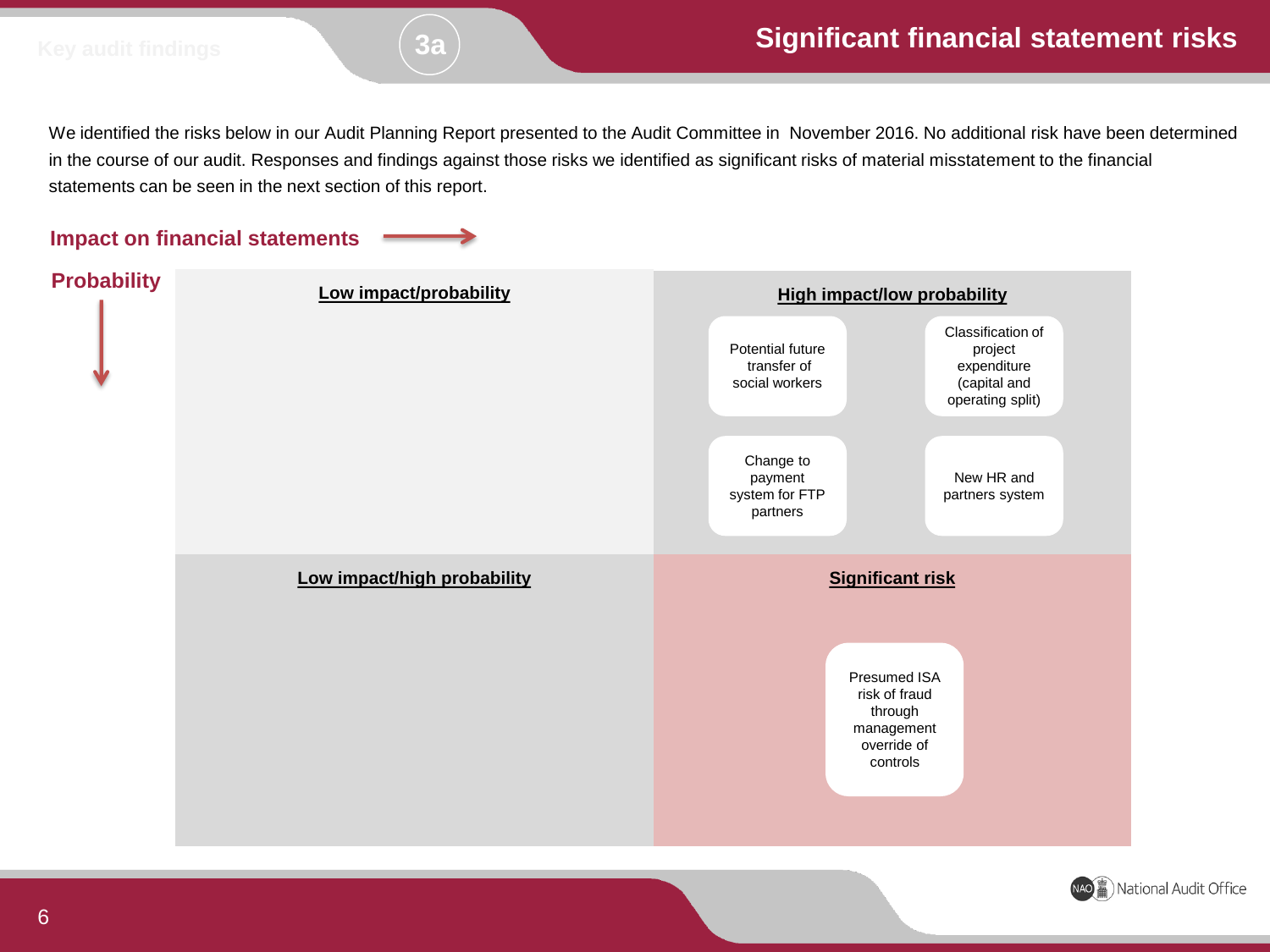ISA 240 presumed risk of fraud through management override of controls

#### **Description of risk and our response**

The Auditing Standard ISA 240 states that there is a risk in all entities that management override controls to perpetuate fraud. The standard requires that auditors perform audit procedures to address this risk in the following areas for all clients:

- Journal entries
- Bias in accounting estimates
- Significant unusual transactions

#### **Findings**

#### **Journal entries**

• We performed detailed testing on potentially high risk journals and did not find any issues *(TBC on completion of testing)*

#### **Bias in accounting estimates**

- The Council's accounts contain relatively few judgements and estimates.
- We reviewed the following estimates and judgements and found no issues: revaluation of land and buildings, impairment review, depreciation and amortisation policies.

#### **Significant unusual transactions**

• We reviewed the trial balance, general ledger, Council minutes and wider audit testing and did not find any significant unusual transactions.

### **No issues have been identified**

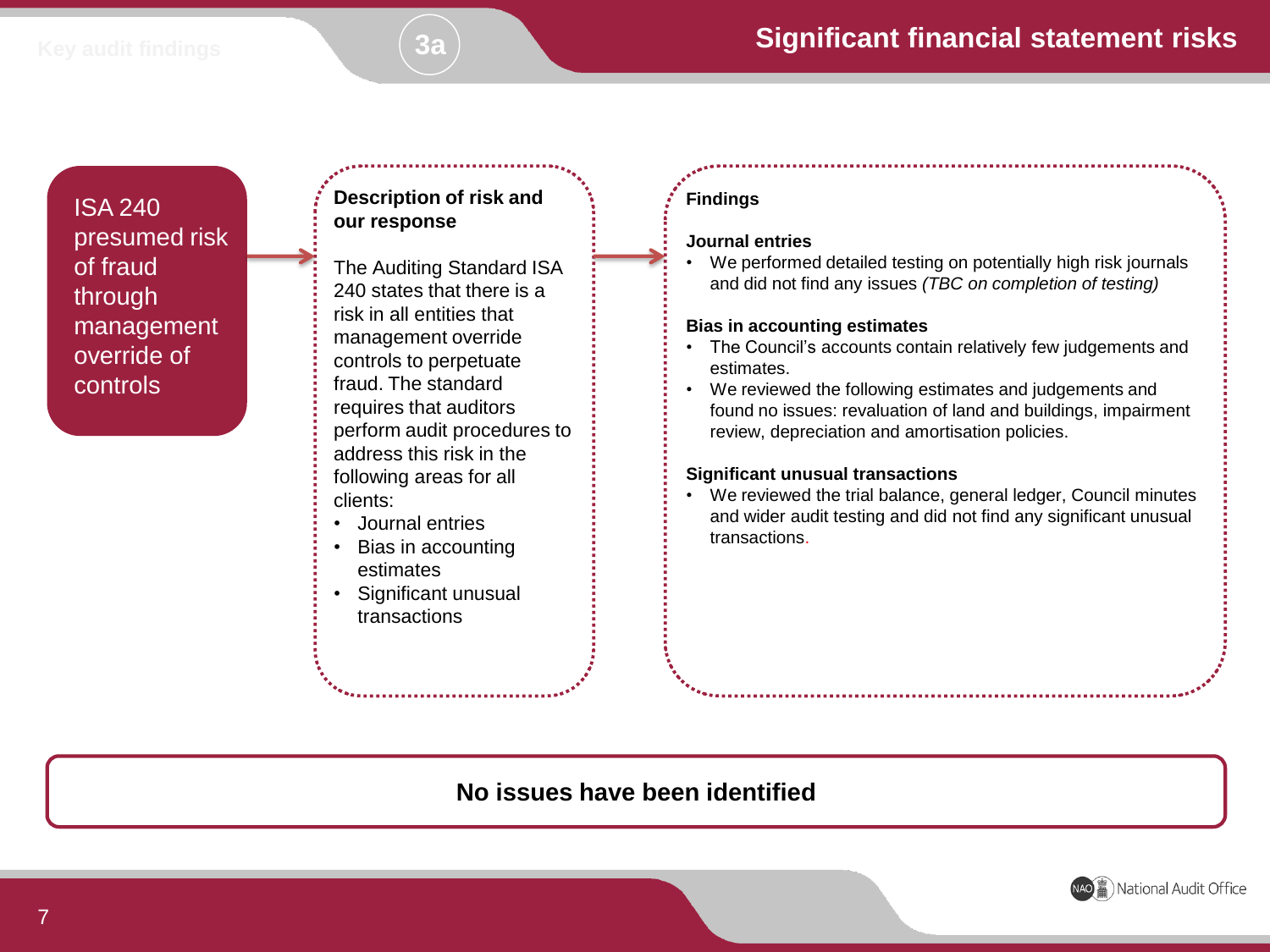We have outlined below an update on each of the matters of emphasis identified within our Audit Planning Report. We have confirmed that none of these have crystallised into significant risks:

| <b>Title</b>                                                                   | <b>Work performed</b>                                                                                                                                                                                                                                                                                                                                                                | <b>Findings</b>                                                                                                                                                                                                                                                                                                                                                                                                                                                                                                                                                                                                                         |
|--------------------------------------------------------------------------------|--------------------------------------------------------------------------------------------------------------------------------------------------------------------------------------------------------------------------------------------------------------------------------------------------------------------------------------------------------------------------------------|-----------------------------------------------------------------------------------------------------------------------------------------------------------------------------------------------------------------------------------------------------------------------------------------------------------------------------------------------------------------------------------------------------------------------------------------------------------------------------------------------------------------------------------------------------------------------------------------------------------------------------------------|
| <b>Classification</b><br>of project                                            | The Council is undertaking a number of projects,<br>including refurbishment of 186 Kennington Park<br>Road and registration transformation, which                                                                                                                                                                                                                                    | Our testing did not identify any issues with the classification of current year project<br>spend.                                                                                                                                                                                                                                                                                                                                                                                                                                                                                                                                       |
| spend (capital<br>and operating<br>split)                                      | include both capital and operating costs. There<br>was a risk that the split of this expenditure within<br>the accounts would not be in line with accounting<br>standards, for example, costs which meet the<br>definition of capital expenditure recognised as                                                                                                                      | As reported at the March Audit Committee meeting, in response to our interim<br>audit finding and recommendation the Council have expensed £269,000 of<br>previously capitalised "phase 1" costs as they did not meet the IAS 38 definition of<br>capitalisable costs.                                                                                                                                                                                                                                                                                                                                                                  |
|                                                                                | operating expenditure and vice versa. We<br>considered the classification of expenditure as part<br>of our standard testing of both operational<br>expenditure and in year asset additions.                                                                                                                                                                                          | Given this finding and the value of future planned capitalisation work we expect to<br>continue to include this as a matter of audit emphasis for next year's audit.<br>However, we have seen the papers submitted to the Committee on future<br>capitalisation and given that Council Management are giving capitalisation specific<br>consideration we have not included this as a formal recommendation in Control<br>issues arising from our audit and our recommendations on page 15.                                                                                                                                              |
| <b>New HR and</b><br>partners<br>system -<br>payroll and<br><b>FTP changes</b> | Under the auditing standards we perform design<br>testing to ensure that we understand key systems<br>and controls and a walk through check that they<br>have been implemented as designed. Since we did<br>not seek to rely on the controls we did not test their<br>operation.<br>We performed this design and implementation<br>testing on both the old and new payroll processes | We highlighted one issue with segregation of duties. One member of HR staff has<br>'superuser' access. This means the individual is able to create a new employee,<br>approve their pay and send them to payroll. The Council have demonstrated that<br>there are other controls in place to mitigate the resultant risk: both HR and finance<br>check for new employees; the payroll provider send check reports that highlight<br>new employees; and the system automatically emails finance whenever a new<br>employee is added to the HR system. (See Control issues arising from our<br>audit and our recommendations on page 15). |
|                                                                                | and controls, as they changed in year, and the<br>change in the FTP invoicing arrangements. We<br>also considered the implications for our audit.                                                                                                                                                                                                                                    | We note that this "superuser" set up is a temporary measure to enable to smooth<br>transition to the new system, and that both HR and Finance staff confirmed that<br>the system had been set up in this way.                                                                                                                                                                                                                                                                                                                                                                                                                           |
|                                                                                | See also "Change to payment system for FTP<br>partners" section on the next page.                                                                                                                                                                                                                                                                                                    | We have liaised with Internal Audit, who as requested by the Audit Committee<br>have performed their own review.                                                                                                                                                                                                                                                                                                                                                                                                                                                                                                                        |

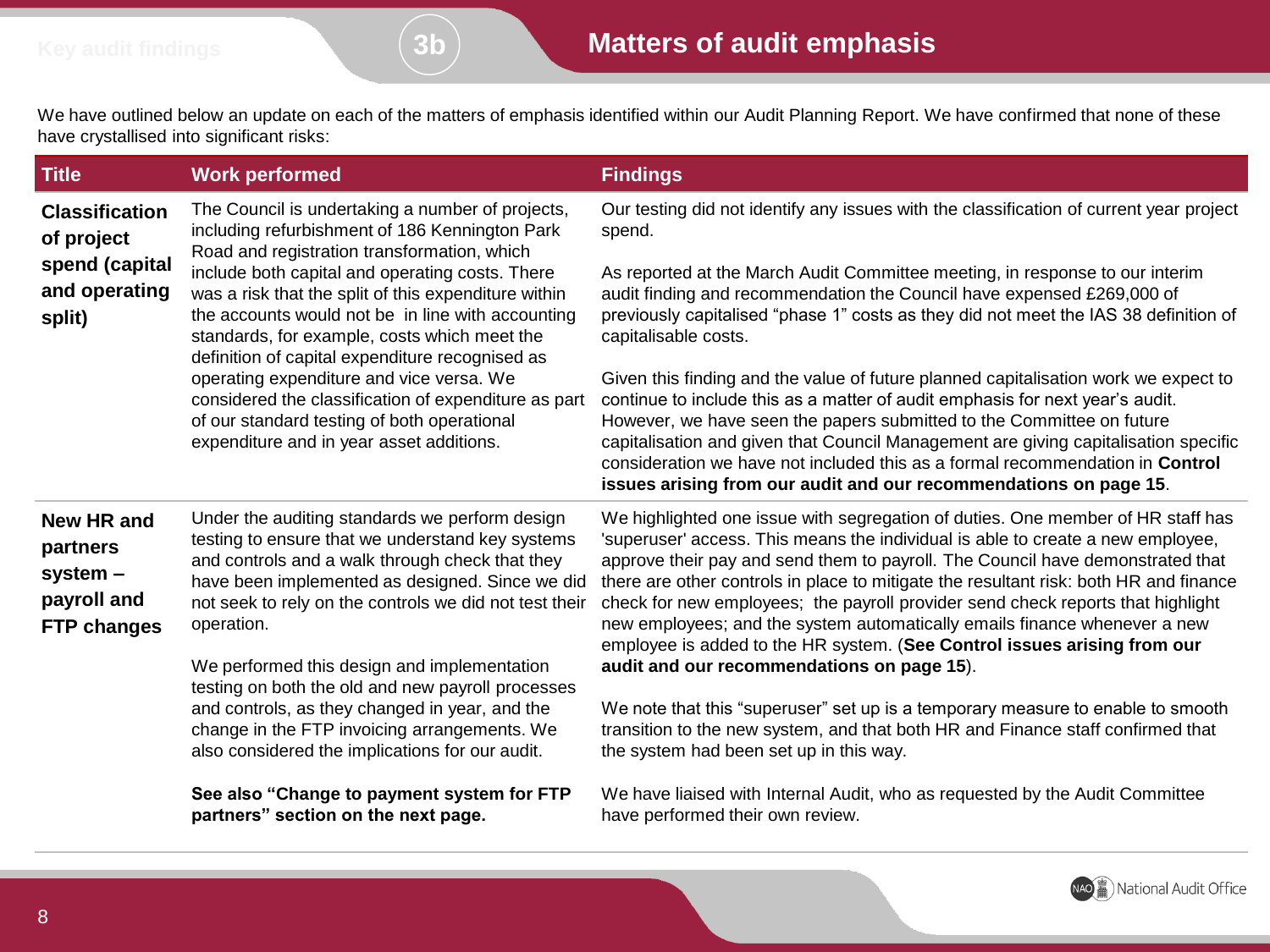We have outlined below an update on each of the matters of emphasis identified within our Audit Planning Report. We have confirmed that none of these have crystallised into significant risks:

| <b>Title</b>                                                                                        | <b>Work performed</b>                                                                                                                                                                                                                                                                                                                                                                                                                                                                                                                                                                                                                                                                                                                                                                                                                                                                                                                                                                                                                  | <b>Findings</b>                                                                                                                                                                                                                                                                                                                                                                                                                                                                                                                                                                                                                                                                                                                                                                                                                                                                                                                                                                                                                                                                                                                           |
|-----------------------------------------------------------------------------------------------------|----------------------------------------------------------------------------------------------------------------------------------------------------------------------------------------------------------------------------------------------------------------------------------------------------------------------------------------------------------------------------------------------------------------------------------------------------------------------------------------------------------------------------------------------------------------------------------------------------------------------------------------------------------------------------------------------------------------------------------------------------------------------------------------------------------------------------------------------------------------------------------------------------------------------------------------------------------------------------------------------------------------------------------------|-------------------------------------------------------------------------------------------------------------------------------------------------------------------------------------------------------------------------------------------------------------------------------------------------------------------------------------------------------------------------------------------------------------------------------------------------------------------------------------------------------------------------------------------------------------------------------------------------------------------------------------------------------------------------------------------------------------------------------------------------------------------------------------------------------------------------------------------------------------------------------------------------------------------------------------------------------------------------------------------------------------------------------------------------------------------------------------------------------------------------------------------|
| <b>Change to</b><br>payment<br>system for<br><b>FTP partners</b>                                    | The changes in the payment system may give rise to incorrect<br>payments to partners. Although we have not identified problems<br>with partner payments in the past (including when the new<br>process was rolled out to other areas of the business in 2015-<br>16), there is an increased risk as staff use a new process. We<br>will gain assurance over this expenditure stream through our<br>normal expenditure testing.                                                                                                                                                                                                                                                                                                                                                                                                                                                                                                                                                                                                         | Our expenditure testing did not identify any FTP errors. We found<br>that while there is a process to validate FTP payments before they<br>are made, for accrued March payments, this happens at a later<br>timescale than accounts production, and there had been no pre or<br>post validation of the FTP accruals. Thus while errors were<br>identified and corrected before payments were made, the values in<br>the accounts for the accruals had not been corrected. We found that<br>overall the FTP accruals balance has been overstated by £50,000.<br>(see Control issues arising from our audit and our<br>recommendations on page 15).                                                                                                                                                                                                                                                                                                                                                                                                                                                                                         |
| <b>Potential</b><br>future transfer<br>of social<br>workers to a<br>different<br>regulatory<br>body | In January 2016, the government announced its intention to<br>establish a new regulatory body for social work which would over<br>time take on the Council's role in this sector. Social work<br>regulation is a significant component of the Council's business<br>and therefore the loss of this function could have impacted on the<br>entity's going concern assessment.<br>The transfer of the regulatory function required a change to<br>legislation, which was included within the Children and Social<br>work Bill which became law during the year. The legislation<br>effecting the change has not yet been commenced.<br>During the year we monitored the progress of the Bill and<br>associated announcements in relation to the potential transfer<br>and considered the impact of these on our audit.<br>Our liaison with Council management regarding their 2016-17<br>going concern assessment specifically considered the<br>implications of these changes, as did our Annual Report and<br>disclosures review work. | While the Bill is now law, the legislation that would transfer the<br>regulatory function away from the Council has not yet been<br>commenced. As the legislation remains pending the immediate risk<br>has, as expected, not materialised during the current year.<br>The disclosures in the annual report are transparent and it is clear to<br>the reader that the risk remains an on-going threat to the current<br>business model. At our suggestion the Council have expanded the<br>going concern wording in the accounting policies note to reflect the<br>impact of the new legislation, in line with the going concern<br>disclosures in the Annual Report.<br>While due to the expected timing this is not a going concern issue<br>yet, the issue remains relevant subject to the decisions of the new<br>Parliament. We have sought an additional Representation from<br>management to confirm they are not aware of any other<br>developments or discussions beyond those already discussed with<br>us and presented in the annual report and accounts. (See current<br>Letter of Representation wording on pages 17 - 19). |

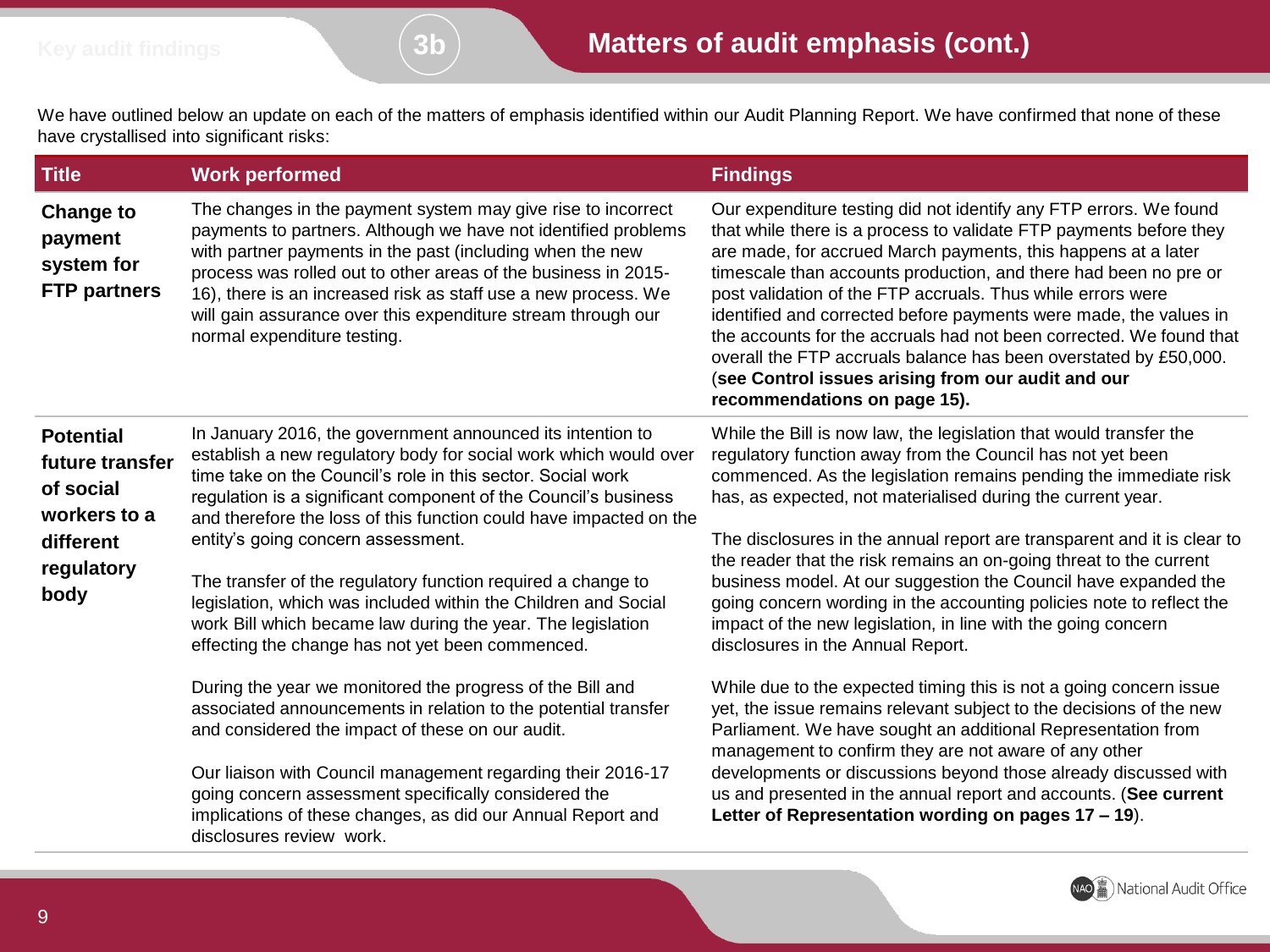**Identified misstatements** One adjustment that we have identified, and which is above our clearly trivial threshold of £6,200, has been made. This financial impact is to increase expenditure and increase net assets by £63k. We will audit this adjustment as part of our review of the revised version of the Annual Report and Accounts. **(See Executive Summary on page 3 and Status of our audit on page 5.)**

See next slide for immaterial value of uncorrected misstatements identified to date.

| <b>Adjusted Misstatements</b>        |                                                                                                                                                                                                                                                                                                                                                                                                                                                                                 |              |              |         |                |
|--------------------------------------|---------------------------------------------------------------------------------------------------------------------------------------------------------------------------------------------------------------------------------------------------------------------------------------------------------------------------------------------------------------------------------------------------------------------------------------------------------------------------------|--------------|--------------|---------|----------------|
| Area                                 | <b>Issue</b>                                                                                                                                                                                                                                                                                                                                                                                                                                                                    | <b>SoCNE</b> | <b>SoCNE</b> | SoFP    | SoFP           |
|                                      |                                                                                                                                                                                                                                                                                                                                                                                                                                                                                 | Dr £000      | Cr £000      | Dr £000 | <b>Cr £000</b> |
| <b>Provisions</b><br>and<br>Accruals | The accounts presented for audit include an accrual for<br>dilapidations costs to remove the leasehold improvements<br>at the end of the 405 Kennington Park Road lease. Under<br>the auditing standards such costs better meet the definition<br>of a provision. We recommended that Council<br>Management also assess whether they needed to provide<br>for any other (wear and tear) costs to bring the building<br>back to its original condition as required by the lease. |              | 99           | 262     | 199            |
|                                      | The net effect of this change was to reduce accruals by<br>£99k, increase provisions by £163k, increase non-current<br>assets by £127k (to reflect the capitalised cost of the<br>provision less one year's depreciation), and reduce<br>expenditure by a net £63k (one year's depreciation of<br>£127k less the £99k reversal of the accrual).                                                                                                                                 |              |              |         |                |

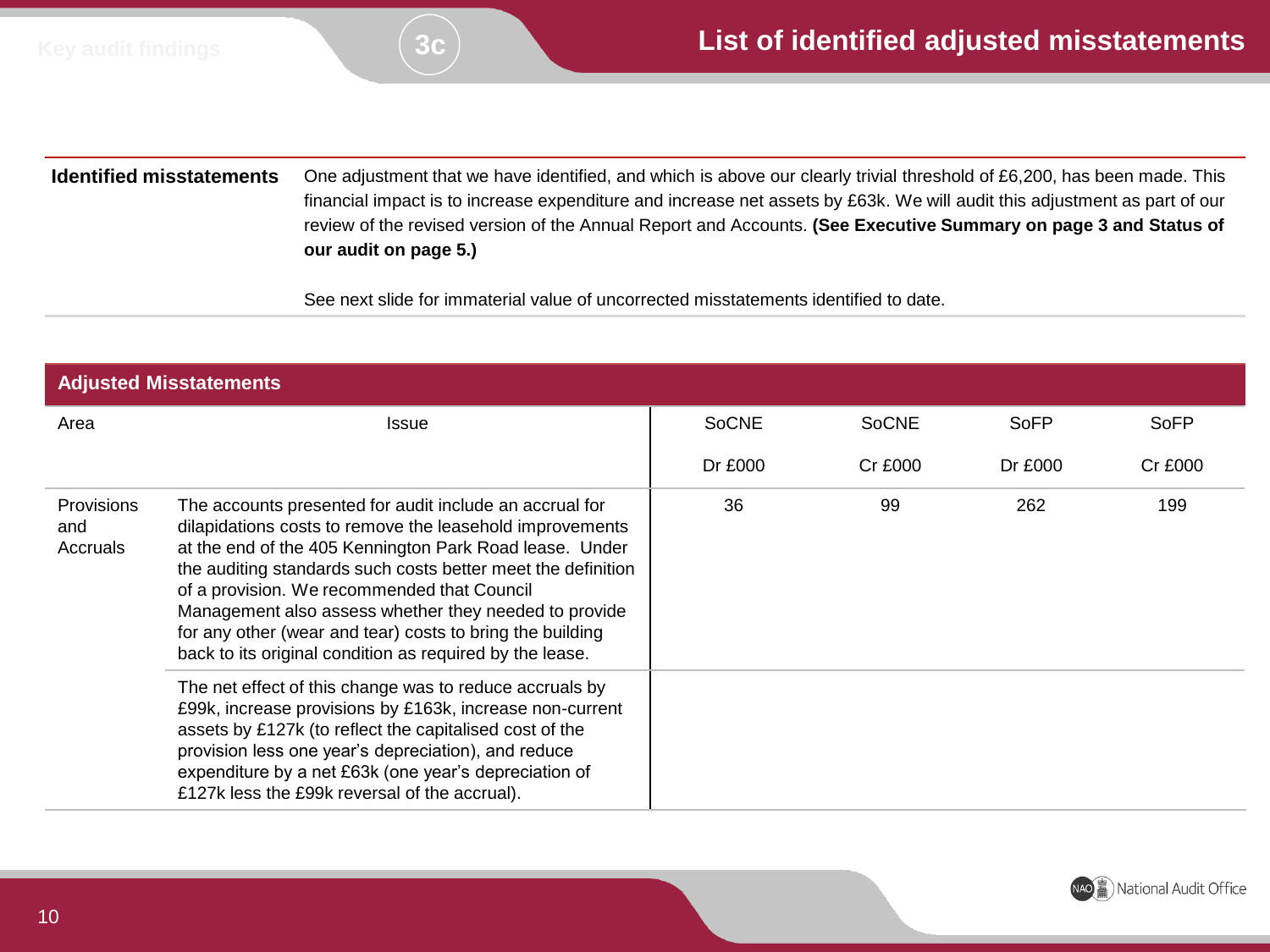**Uncorrected misstatements** Uncorrected misstatements decrease expenditure and increase net assets by a further £181,000.

**Unadjusted misstatements** The table below lists unadjusted misstatements which exceed our clearly trivial threshold of £6,200. We distinguish between known errors and extrapolated errors. While adjusting known errors would remove the error from the accounts, as that error is not material to the accounts they do not need to be adjusted. For extrapolated errors, correcting the underlying actual errors identified would have only a trivial impact on the numbers in the accounts. Please note that as our audit work is not yet complete further error may be identified and our error estimations may be revised.

| Area                                  | <b>Issue</b>                                                                                                                                                                                                                                                                                                                                                                            | <b>SoCNE</b> | <b>SoCNE</b> | <b>SoFP</b> | SoFP           |
|---------------------------------------|-----------------------------------------------------------------------------------------------------------------------------------------------------------------------------------------------------------------------------------------------------------------------------------------------------------------------------------------------------------------------------------------|--------------|--------------|-------------|----------------|
|                                       |                                                                                                                                                                                                                                                                                                                                                                                         | Dr £000      | Cr £000      | Dr £000     | <b>Cr £000</b> |
| Payables<br>Known Error               | A small number of invoices were received and marked as goods<br>received (GR) after year end, as the ledger was left open until<br>the 03/04/17 (1 working day after year end) to capture any late<br>invoices dated 31/03/17 to ensure completeness. This only<br>caused a problem where an item was marked as GR on the                                                               |              | 30           |             |                |
|                                       | 3/4/17, against an invoice that had already been received. This<br>error results in an overstatement of expenditure and an<br>overstatement of payables at 31/03/17. This is an adjustable<br>immaterial error.                                                                                                                                                                         |              |              | 30          |                |
| Accruals<br><b>Extrapolated Error</b> | We found a number of errors within the accruals population and<br>had to perform additional testing to arrive at a more precise<br>estimate of the error within the population as a whole. The<br>£151,000 total estimate includes £50,000 total FTP accruals<br>overstatement, where the number of days had been over<br>accrued. Together with the non-FTP sample errors extrapolated |              | 151          |             |                |
|                                       | over the remaining accruals population after we have removed<br>dilapidations, FTP accruals and the holiday accrual, which we<br>tested separately. Overall out testing indicates that expenditure<br>and accruals could be overstated by around £151,000.                                                                                                                              |              |              | 151         |                |
|                                       | <b>TOTAL</b>                                                                                                                                                                                                                                                                                                                                                                            |              | 181          | 181         |                |
|                                       | <b>NET IMPACT</b>                                                                                                                                                                                                                                                                                                                                                                       |              | 181          | 181         |                |

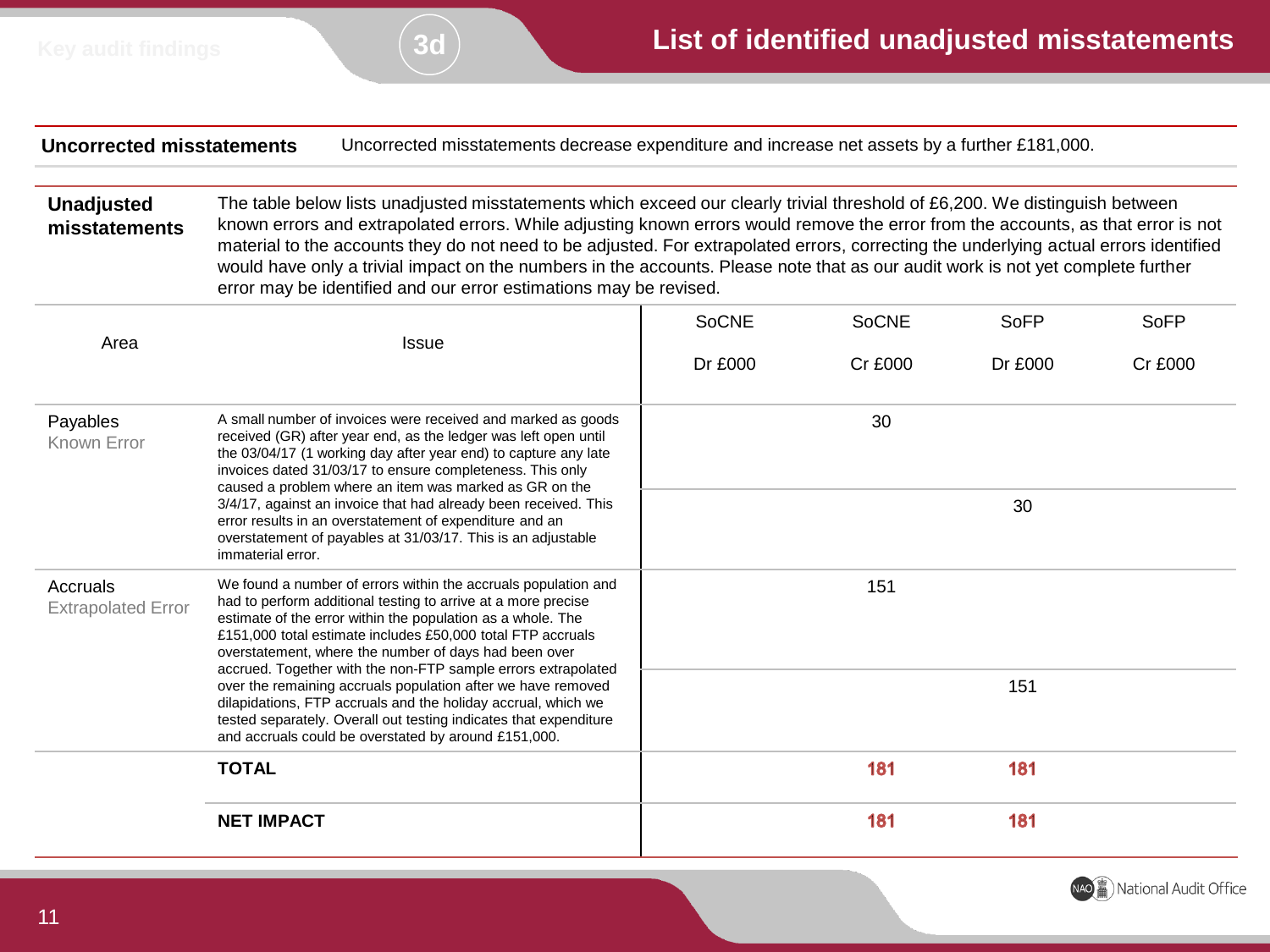

| <b>Financial statement</b><br>disclosures             | We have also made a number of suggestions to improve narrative disclosures and to ensure completeness of the<br>disclosures required under the FReM and other relevant guidance. The most significant of which are:<br>Including narrative disclosures for the short term deposits, which are classified as investments; and<br>$\bullet$<br>Enhancing the remuneration report and staff costs details<br>$\bullet$                                                                                                                                                      |
|-------------------------------------------------------|--------------------------------------------------------------------------------------------------------------------------------------------------------------------------------------------------------------------------------------------------------------------------------------------------------------------------------------------------------------------------------------------------------------------------------------------------------------------------------------------------------------------------------------------------------------------------|
| <b>Accounting policies and</b><br>financial reporting | As part of our audit, we consider the quality and acceptability of the Council's accounting policies and financial<br>reporting.                                                                                                                                                                                                                                                                                                                                                                                                                                         |
|                                                       | We identified as part of our audit that a provision was required rather than an accrual for a present obligation for future<br>dilapidation costs. Council Management have changed this in the revised version of the Annual Report and Accounts.                                                                                                                                                                                                                                                                                                                        |
|                                                       | At interim audit we identified a number of capitalised costs that were revenue in nature. As previously agreed<br>management made these changes when producing the accounts presented for audit. No prior period adjustment is<br>required as the error was not material.                                                                                                                                                                                                                                                                                                |
|                                                       | The Council has included in its Annual Report all of the sections set out in the FReM, and within these all of the<br>required content. The sections of the Council's accountability report are set out in a different order to that<br>recommended by the FReM. We do not consider this to be a significant issue given that the Council is required to 'take<br>into consideration' rather than comply with the requirements of the FReM. We have suggested a number of minor<br>changes to the Annual Report to ensure its consistency with the financial statements. |
| Regularity, propriety and<br><b>losses</b>            | We found no issues of irregularity or impropriety during our audit.                                                                                                                                                                                                                                                                                                                                                                                                                                                                                                      |

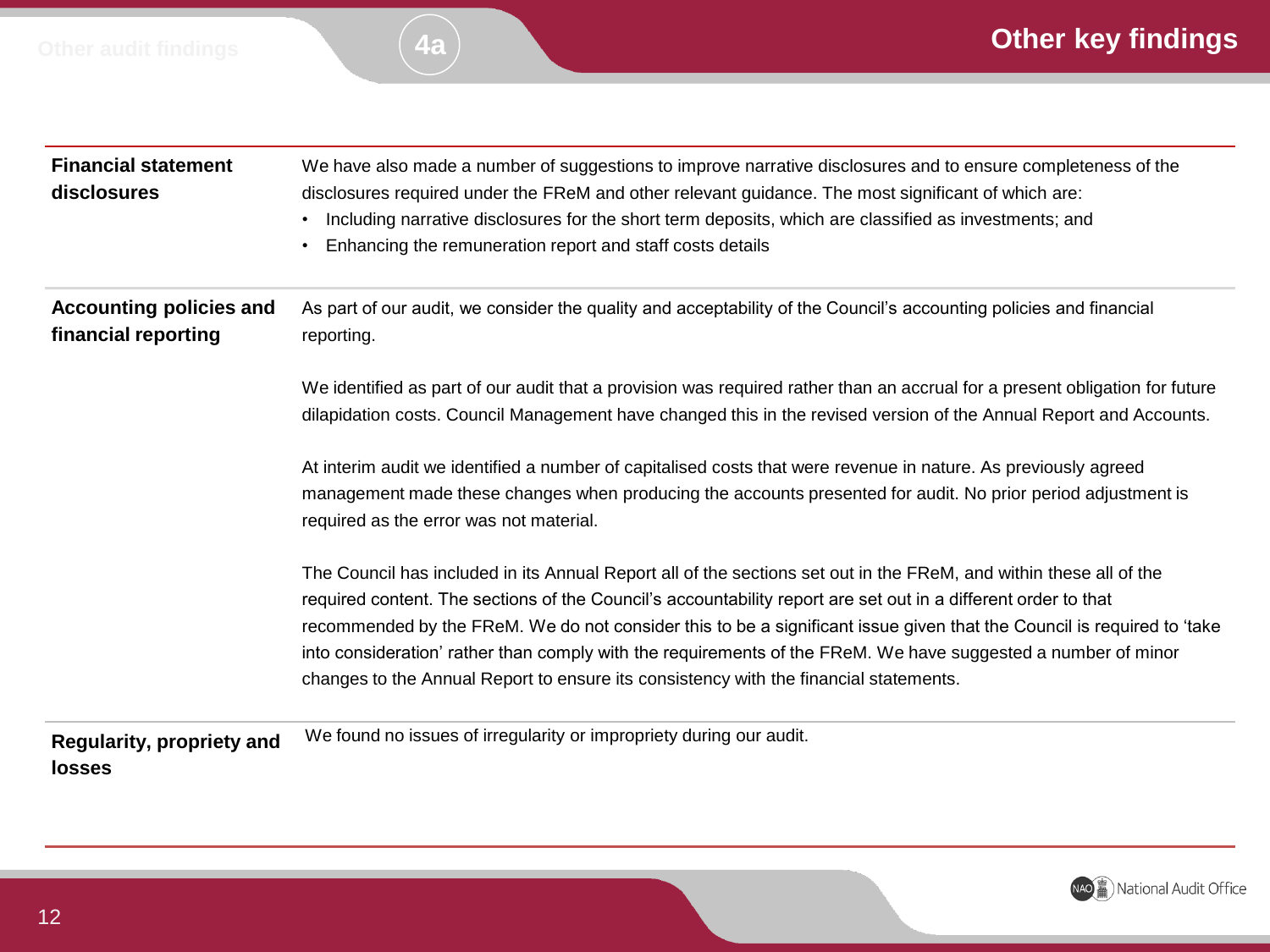| <b>Materiality</b>             | A matter is material if its omission or misstatement would, in the judgement of the auditor, reasonably influence the<br>decisions of users of the financial statements.                                                                                                                                                                                  |  |  |  |
|--------------------------------|-----------------------------------------------------------------------------------------------------------------------------------------------------------------------------------------------------------------------------------------------------------------------------------------------------------------------------------------------------------|--|--|--|
|                                | Based on our professional judgement, we determined overall materiality for the Council's financial statements at<br>£627,000, which is approximately 2% of gross expenditure. We chose this benchmark because expenditure is the key<br>driver of the amount of fee income the Council will receive subject to the Privy Council's agreement.             |  |  |  |
|                                | We have determined that for Board and Executive Management Team remuneration disclosures in the Remuneration<br>and staff report and for the audit fee, misstatements of a lesser amount than overall materiality could influence the<br>decisions of users of the accounts and have therefore determined that materiality for these amounts will be nil. |  |  |  |
| <b>Performance materiality</b> | This is the amount or amounts set by the auditor at a level not higher than 75% of materiality to reduce to an appropriately<br>low level the probability that the aggregate of uncorrected and undetected misstatements exceeds materiality for the<br>financial statements as a whole.                                                                  |  |  |  |
| <b>Reporting threshold</b>     | All uncorrected misstatements identified through our audit in excess of £6,200, as well as differences below this<br>threshold that in our view warranted reporting on qualitative grounds, are included in this report.                                                                                                                                  |  |  |  |

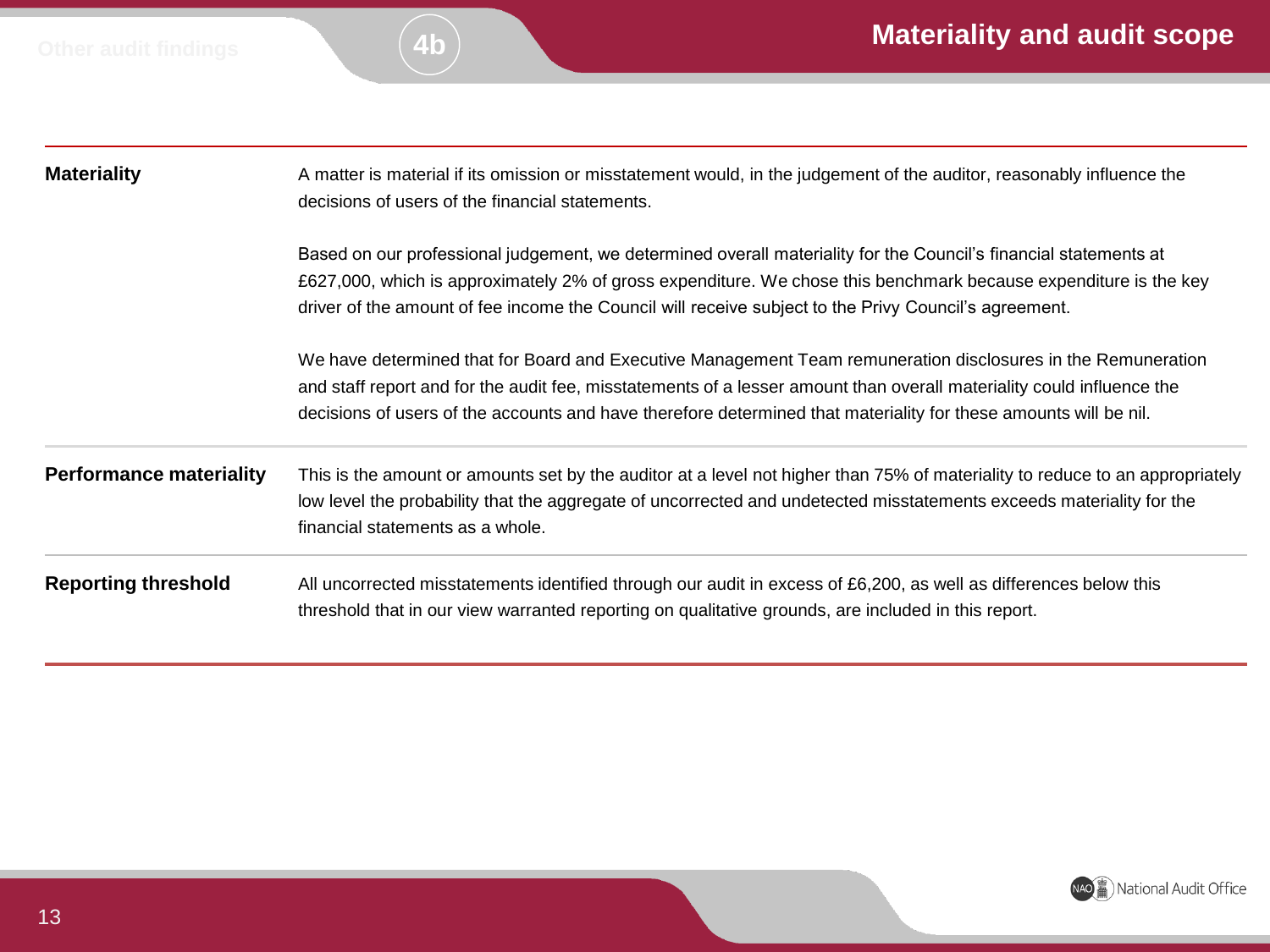**Audit Scope** We have performed our audit of the 2016/17 financial statements in accordance with International Auditing Standards (UK and Ireland) issued by the Financial Reporting Council and with the audit planning report presented to the Audit Committee in November 2016.

We have also read the content of the draft annual report and the governance statement to confirm:

- their consistency with the financial statements and our understanding of the business;
- that the audited part of the remuneration report has been properly prepared; and
- that the governance statement has been prepared in accordance with HM Treasury guidance.

As part of our audit, we assessed:

- whether the accounting policies are appropriate to the Council's circumstances and have been consistently applied and adequately disclosed;
- the reasonableness of significant accounting estimates made by the Accounting Officer; and
- the overall presentation of the financial statements.

We are also required to obtain evidence sufficient to give reasonable assurance that the expenditure and income recorded in the financial statements have been applied to the purposes intended by Parliament and the financial transactions recorded in the financial statements conform to the authorities which govern them.

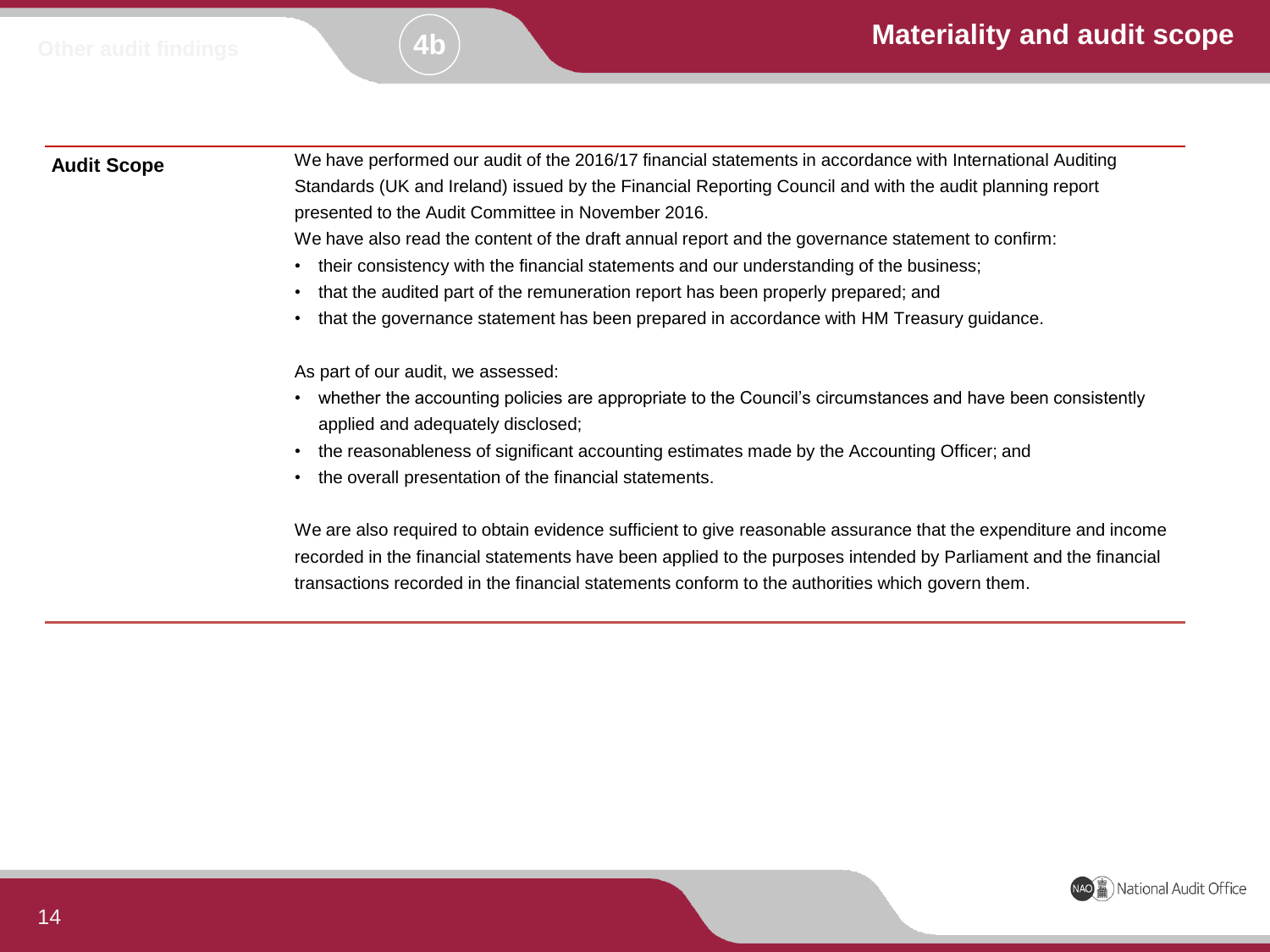**Internal control** During the course of our audit we identified two control observations of which are detailed below, including recommendations and management's responses.

| <b>Title &amp;</b><br><b>Area</b>                           | <b>Control issue identified</b>                                                                                                                                                                                                                                                                                                                                                                                                                                                            | Level<br>of risk | <b>Recommendation</b>                                                                                                                                                                                                                                                                                                                                                                                                                                                                                              | <b>Management Response</b>                                                                                                                                                                                                                                                                                                                                                                                                                                                                                                                           |
|-------------------------------------------------------------|--------------------------------------------------------------------------------------------------------------------------------------------------------------------------------------------------------------------------------------------------------------------------------------------------------------------------------------------------------------------------------------------------------------------------------------------------------------------------------------------|------------------|--------------------------------------------------------------------------------------------------------------------------------------------------------------------------------------------------------------------------------------------------------------------------------------------------------------------------------------------------------------------------------------------------------------------------------------------------------------------------------------------------------------------|------------------------------------------------------------------------------------------------------------------------------------------------------------------------------------------------------------------------------------------------------------------------------------------------------------------------------------------------------------------------------------------------------------------------------------------------------------------------------------------------------------------------------------------------------|
| Payroll:<br>'Superuser'<br>access                           | Our work identified that for part of 2016/17,<br>one member of HR staff has 'superuser'<br>access. This person is able to create a new<br>employee, approve their pay and send them<br>to payroll. However, the Council have<br>demonstrated that there are other controls in<br>place to mitigate the resultant risk.                                                                                                                                                                     |                  | We recommend that Council management find a<br>way to permanently remove the 'superuser' access<br>as soon as is reasonably practical.                                                                                                                                                                                                                                                                                                                                                                             | We will discuss this issue with the<br>software developers to see if there is<br>a practicable and cost effective<br>solution.                                                                                                                                                                                                                                                                                                                                                                                                                       |
|                                                             | We note that while this access was<br>subsequently removed this was done by the<br>superuser who confirmed that she could<br>give this access back to herself at any time.                                                                                                                                                                                                                                                                                                                 |                  |                                                                                                                                                                                                                                                                                                                                                                                                                                                                                                                    |                                                                                                                                                                                                                                                                                                                                                                                                                                                                                                                                                      |
| <b>Accruals:</b><br><b>Validation of</b><br><b>Accruals</b> | Accruals are calculated at year end using<br>data from sources across the business. Our<br>testing found a greater number of errors<br>than usual and testing had to be extended to<br>ensure that this did not have a material<br>impact on the accounts. We found that the<br>process to validate FTP payments had not<br>been expanded to cover accruals and that<br>there were other (minor) accruals that had<br>been set up in prior years but not removed<br>once no longer needed. |                  | We recommend that Council Management review<br>the reasons behind the identified errors and assess<br>whether their current validation processes are<br>operating as intended. We used FTP payment<br>information post accounts production to estimate<br>the level of error within the FTP accruals and<br>suggest that if HCPC management chose to do this<br>pre audit they could use that information as<br>evidence to support their judgment over the<br>reasonableness of the estimate within the accounts. | We accept that errors were higher than<br>normal, although we note that including<br>extrapolation, the overall estimated error<br>within accruals was only £151k. We do<br>validate accruals at the year end and<br>periodically during the year as part of<br>normal housekeeping and to ensure that<br>the accounts are materially correct. We<br>will continue to do that, including<br>reference to after date payments, and we<br>are content that those processes will<br>continue to produce materially correct<br>draft accounts for audit. |
|                                                             | internal control                                                                                                                                                                                                                                                                                                                                                                                                                                                                           |                  | High risk – major issues for the attention of senior management which may have the potential to result in a material weakness in                                                                                                                                                                                                                                                                                                                                                                                   |                                                                                                                                                                                                                                                                                                                                                                                                                                                                                                                                                      |
|                                                             | Medium risk - important issues to be addressed by management in their areas of responsibility.                                                                                                                                                                                                                                                                                                                                                                                             |                  |                                                                                                                                                                                                                                                                                                                                                                                                                                                                                                                    |                                                                                                                                                                                                                                                                                                                                                                                                                                                                                                                                                      |
|                                                             | Low risk – problems of a more minor nature which provide scope for improvement                                                                                                                                                                                                                                                                                                                                                                                                             |                  |                                                                                                                                                                                                                                                                                                                                                                                                                                                                                                                    | $\sqrt{abc}$                                                                                                                                                                                                                                                                                                                                                                                                                                                                                                                                         |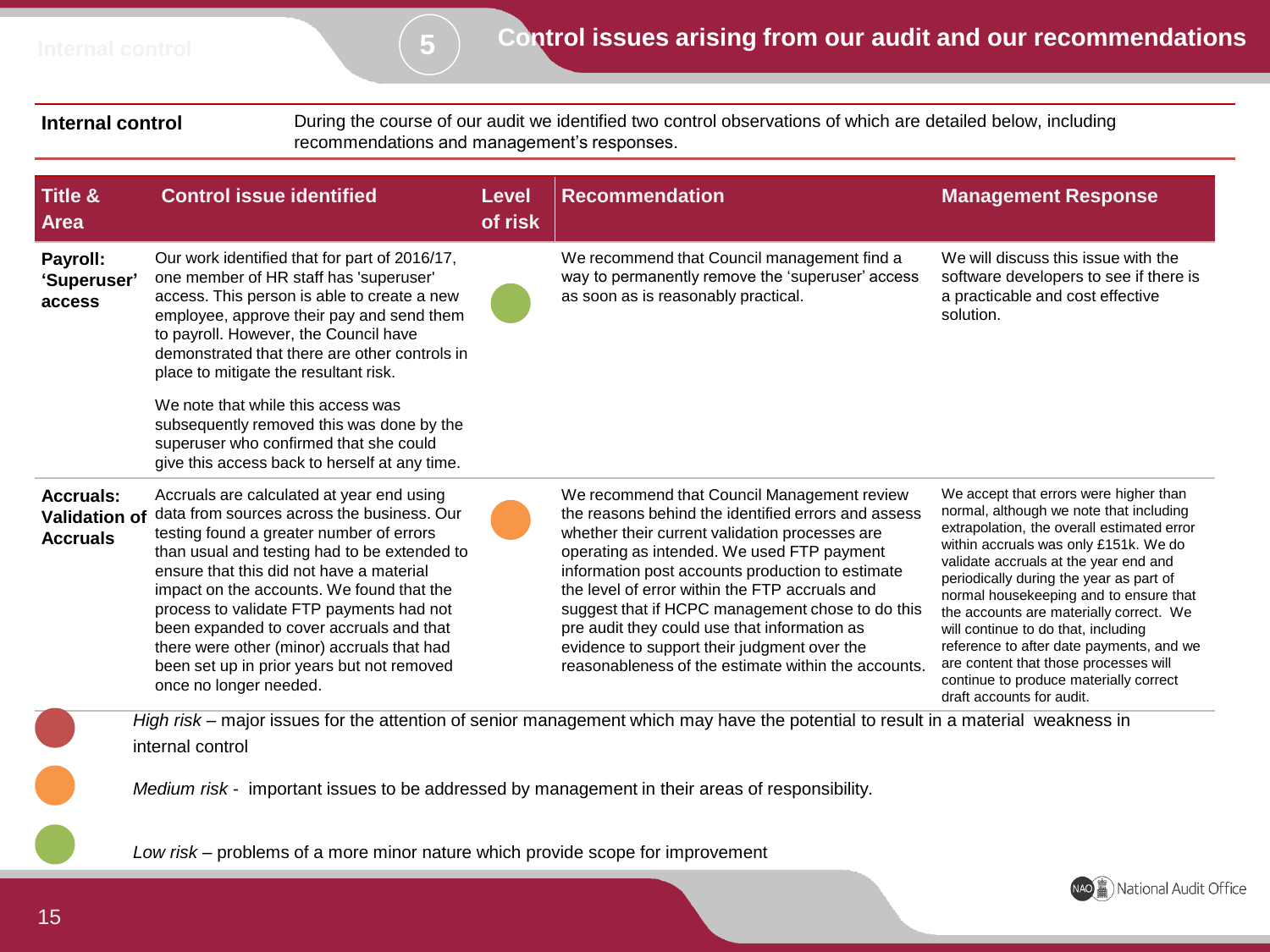## **Other matters for consideration**

| Independence                                                                   | We consider that we comply with Auditing Practices Board (APB) ethical standards and that, in our professional<br>judgment, we are independent and our objectivity is not compromised. There are no relationships between us and the<br>Council that we consider to bear on our objectivity and independence.                                                                                                                                                                                                                                                      |
|--------------------------------------------------------------------------------|--------------------------------------------------------------------------------------------------------------------------------------------------------------------------------------------------------------------------------------------------------------------------------------------------------------------------------------------------------------------------------------------------------------------------------------------------------------------------------------------------------------------------------------------------------------------|
| International standards<br>on Auditing (UK and<br>Ireland)                     | We consider that there are no additional matters in respect of items requiring communication to you, per International<br>Standards on Auditing (UK and Ireland), that have not been raised elsewhere in this report or our audit planning report.<br>Items requiring communication cover:<br>$\cdot$ Fraud;<br>Going concern – other than reported elsewhere in this report;<br>the Council's compliance with laws and regulations;<br>Significant difficulties completing the audit; and<br>Disagreements or other significant matters discussed with management |
| <b>Cooperation with other</b><br>auditors                                      | We met with Grant Thornton (the appointed internal auditors) during our audit and reviewed their internal audit reports to<br>inform our ongoing risk assessment.                                                                                                                                                                                                                                                                                                                                                                                                  |
| <b>Consolidation into the</b><br><b>Department of Health</b><br>group accounts | Under the Government Resources and Accounts Act 2000 (Estimates and Accounts) Order 2016, the Council has been<br>classified as a designated body of the Department of Health. As a result, the Council is being consolidated into the<br>Department's group financial statements for the first time in 2016-17.<br>We are required to provide some assurance to the group auditors in relation to HCPC's return to the Department. This<br>work does not impact the Council's audit fee as the cost of the work are charged to the Department. We are awaiting    |
|                                                                                | responses to our queries before we can complete this work - see Status of our audit on page 5                                                                                                                                                                                                                                                                                                                                                                                                                                                                      |

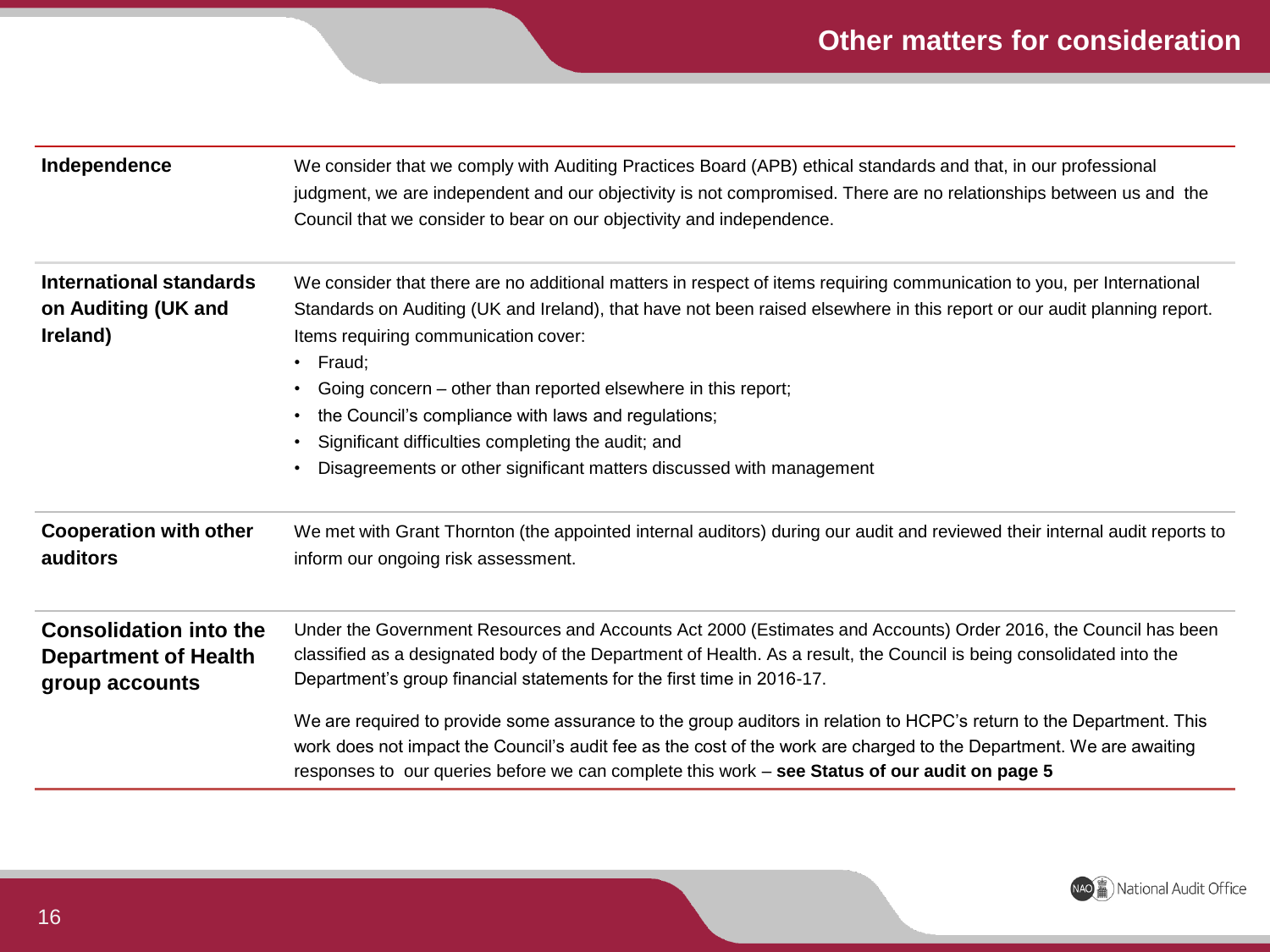## LETTER OF REPRESENTATION: HEALTH AND CARE PROFESSIONS COUNCIL 2016-17

I acknowledge as Accounting Officer of the Health and Care Professions Council my responsibility for preparing accounts that give a true and fair view of the state of affairs, surplus or deficit, changes in reserves and cash flows of the Health and Care Professions Council for the year ended 31 March 2017.

In preparing the accounts, I was required to:

- observe the accounts direction issued by the Privy Council Office, including the relevant accounting and disclosure requirements
- and apply appropriate accounting policies on a consistent basis;
- make judgements and estimates on a reasonable basis;
- state whether applicable accounting standards have been followed and disclosed and explain any material departures in the accounts; and
- make an assessment that the Health and Care Professions
- Council is a going concern and will continue to be in operation throughout the next year; and ensure that this has been appropriately disclosed in the financial statements.

I confirm that for the financial year ended 31 March 2017:

- neither I nor my staff authorised a course of action, the financial impact of which is contrary to Parliament's intentions or our registrants' expectations;
- having considered and enquired as to the Health and Care Professions Council's compliance with law and regulations, I am not

aware of any actual or potential non-compliance that could have a material effect on the ability of the Health and Care Professions Council to conduct its business or on the results and financial position disclosed in the accounts;

- all accounting records have been provided to you for the purpose of your audit and all transactions undertaken by the Health and Care Professions Council have been properly reflected and recorded in the accounting records. All other records and related information, including minutes of all management meetings which you have requested have been supplied to you; and
- the information provided regarding the identification of related parties is complete; and the related party disclosures in the financial statements are adequate.

All material accounting policies as adopted are detailed in note 1 to the accounts.

#### **INTERNAL CONTROL**

I acknowledge as Accounting Officer my responsibility for the design and implementation of internal controls to prevent and detect error and I have disclosed to you the results of my assessment of the risk that the financial statements could be materially misstated.

I confirm that I have reviewed the effectiveness of the system of internal control and that the disclosures I have made are in accordance with HM Treasury guidance on the Governance Statement .

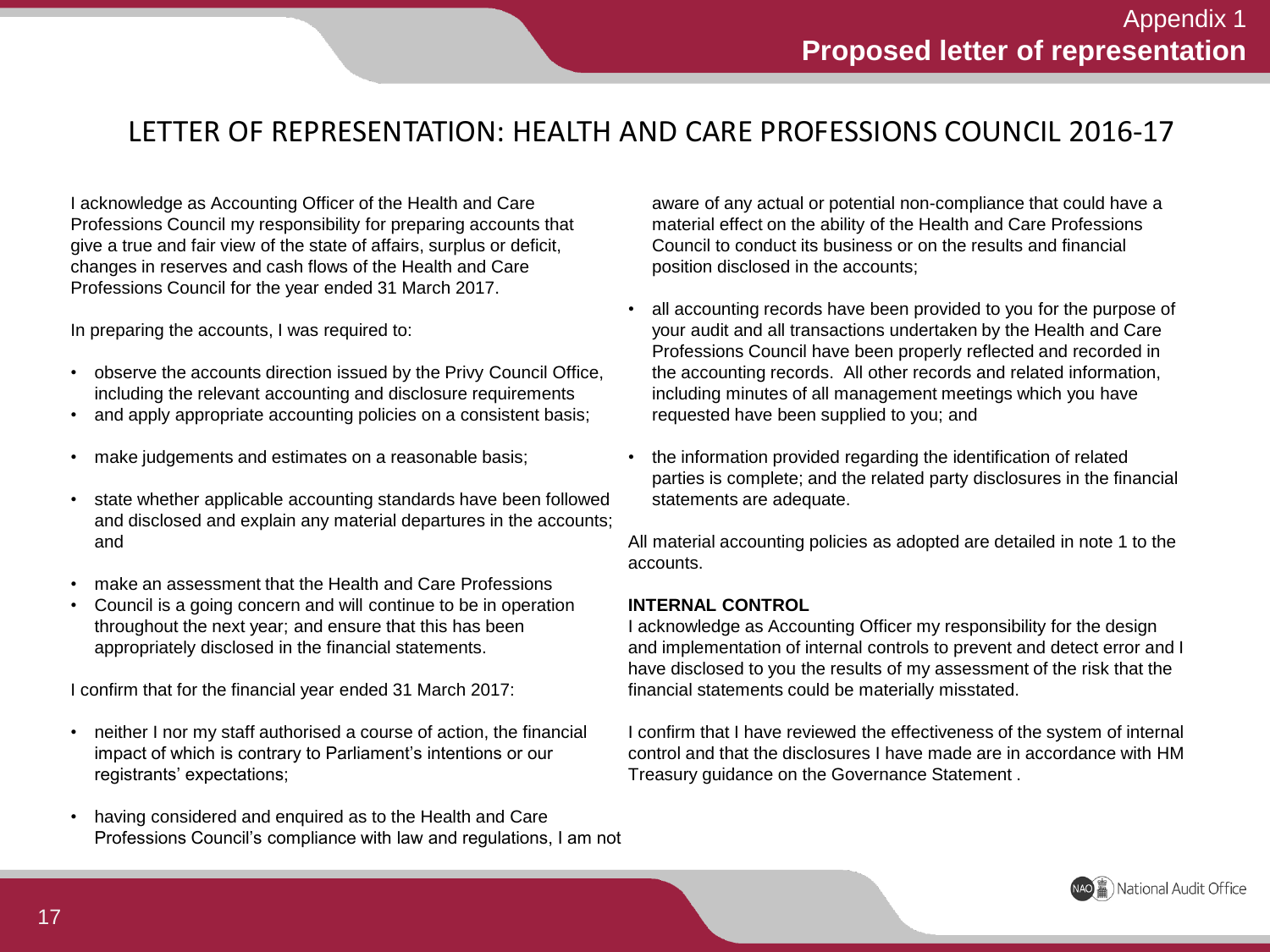#### **FRAUD**

I acknowledge as Accounting Officer my responsibility for the design and implementation of internal controls to prevent and detect fraud and I have disclosed to you the results of my assessment of the risk that the financial statements could be materially misstated as a result of fraud.

I am not aware of any fraud or suspected fraud affecting the Health and Care Professions Council and no allegations of fraud or suspected **LIABILITIES** fraud affecting the financial statements has been communicated to me **General** by employees, former employees, analysts, regulators or others.

#### **ASSETS**

#### **General**

All assets included in the statement of financial position were in existence at the reporting date and owned by the Health and Care Professions Council, and free from any lien, encumbrance or charge, except as disclosed in the accounts. The statement of financial position includes all tangible assets owned by the Health and Care Professions Council.

#### **Non-Current Assets**

All assets over £5,000 are capitalised. Land and buildings were revalued in 2016-17 with a full valuation carried out by professionally qualified Chartered Surveyors. Plant and equipment are relatively low value items with relatively short useful lives, and are stated at historic cost of acquisition less accumulated depreciation and impairment losses as a proxy for fair value. Depreciation is calculated to reduce end of its estimated useful life in the Health and Care Professions Council's operations.

#### **Other Current Assets**

On realisation in the ordinary course of the Health and Care Professions Council's operations the other current assets in the statement of financial position are expected to produce at least the amounts at which they are stated. Adequate provision has been made against all amounts owing to the Health and Care Professions Council which are known, or may be expected, to be irrecoverable.

All liabilities have been recorded in the statement of financial position. There were no significant losses in the year and no provisions for losses were required at the year-end.

#### **Provisions**

There are no matters that should be provided for other than those included as provisions in the financial statements. The value of the provision for dilapidations is based on our best estimate of future costs arising from the legal conditions within our property leases

#### **Contingent Liabilities**

I am not aware of any pending litigation which may result in significant loss to the Health and Care Professions Council, and I am not aware of any action which is or may be brought against the Health and Care Professions Council under the Insolvency Act 1986.

#### **OTHER DISCLOSURES**

#### **Results**

the net book amount of each asset to its estimated residual value by thematerially affected by transactions of a sort not usually undertaken by Except as disclosed in the accounts, the results for the year were not the Health and Care Professions Council, or circumstances of an exceptional or non-recurring nature.

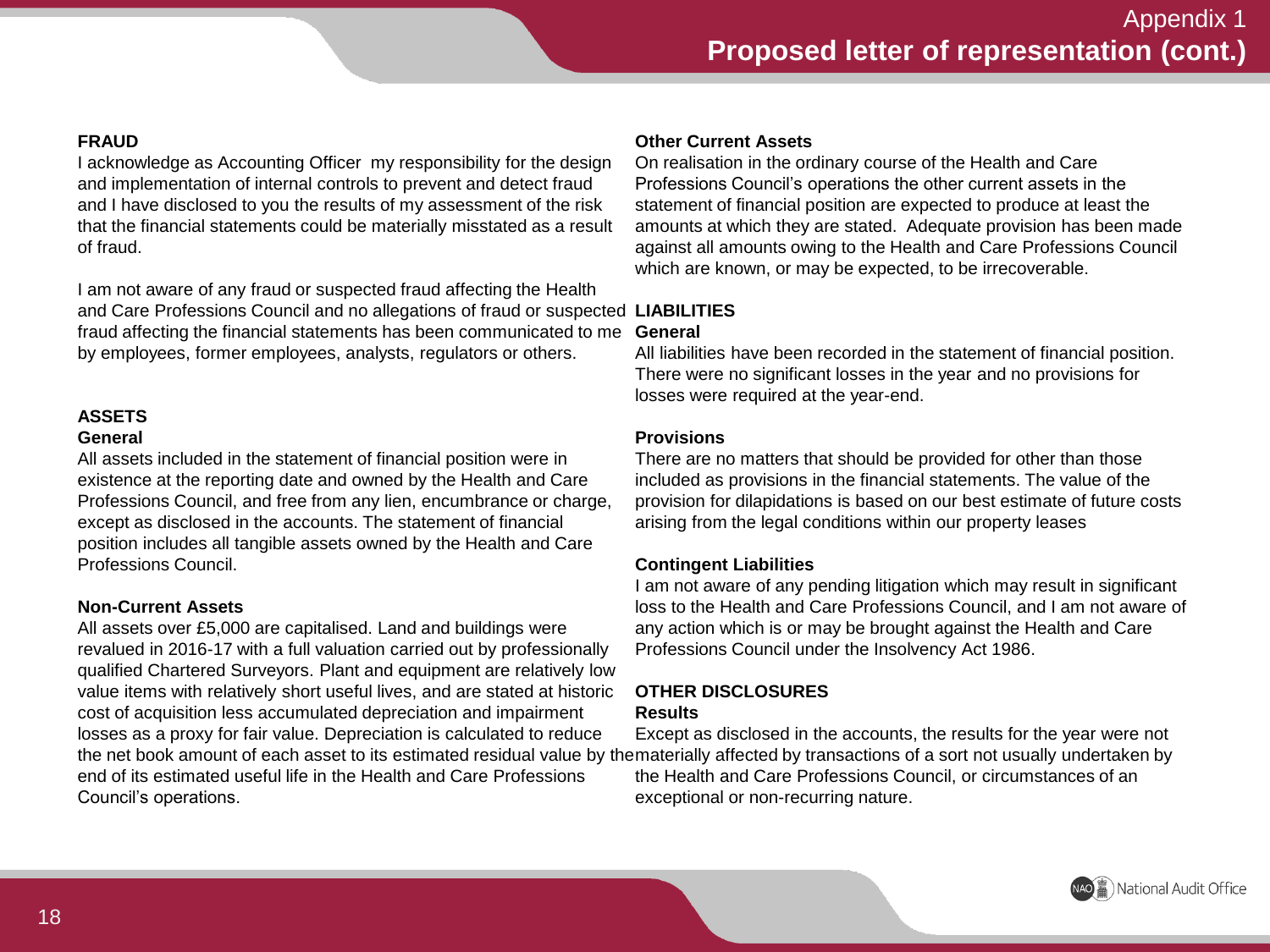#### **Going concern**

I am satisfied that the HCPC is a going concern. I have reached this conclusion based on the budget for 2017-18, the five year plan, the fact that the government's planned date for the transfer of the regulation of social workers to Social Work England is more than 12 months from the date of approval of the annual report and accounts, and the significant cash balances held by the HCPC.

#### **Unadjusted Errors**

Annex 1 includes a list of unadjusted errors that have been brought to my attention. *{this will be as identified unadjusted errors section on page 11 as amended in final version of this report}*

I consider the effect of these unadjusted errors to be immaterial, both individually and in aggregate, to the financial statements taken as a whole.

#### **Events after the Reporting Period**

Except as disclosed in the accounts, there have been no material changes since the reporting date affecting liabilities and commitments, and no events or transactions have occurred which, though properly excluded from the accounts, are of such importance that they should have been brought to notice.

#### **Management of Personal Data**

Except as disclosed in the Management Commentary, there have been no personal data related incidents in 2016-17 which are required to be reported.

Marc Seale Accounting Officer and Chief Executive [same date as the date the financial statements are signed]

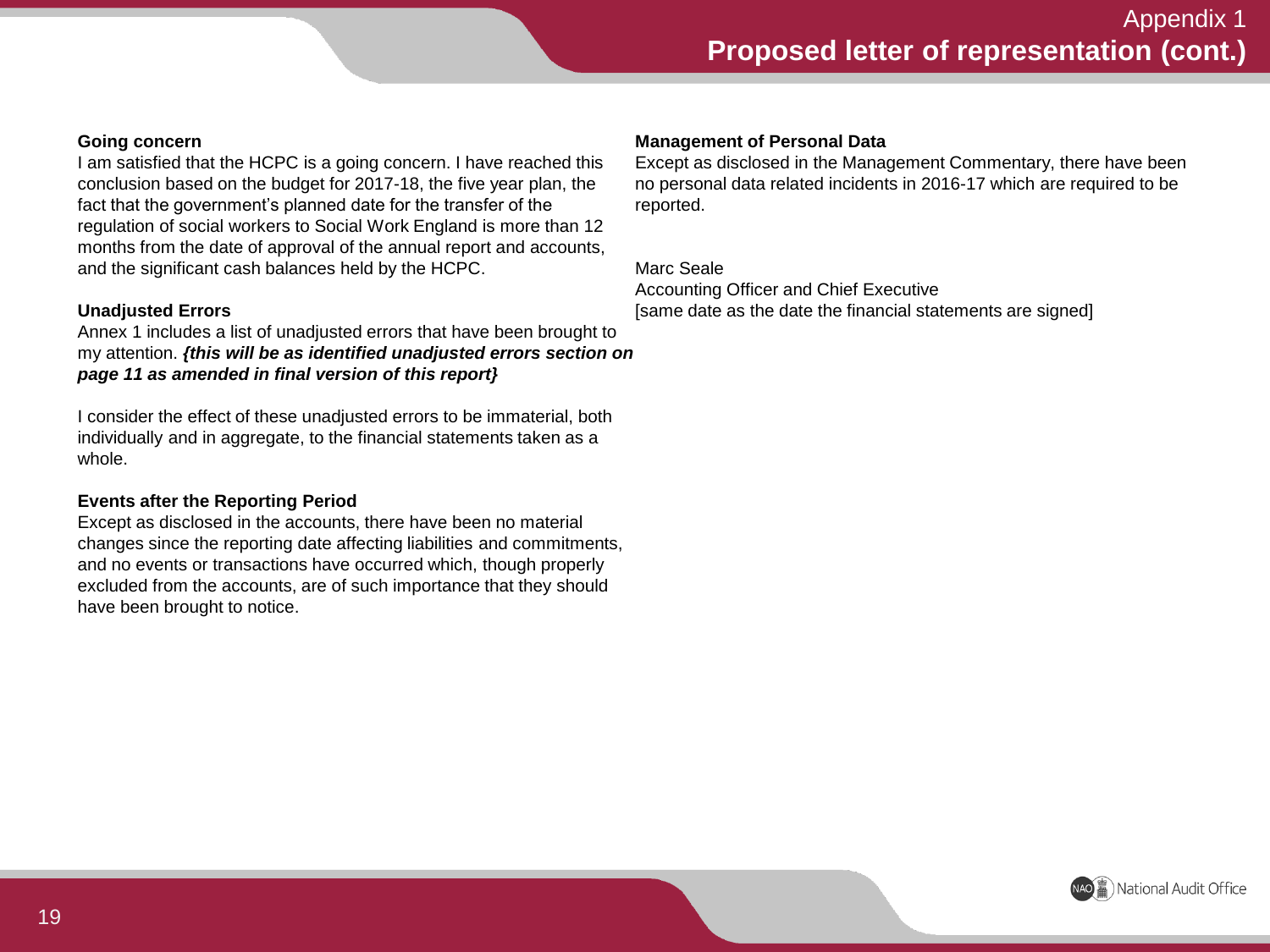#### **The Certificate and Report of the Comptroller and Auditor General to the Houses of Parliament [and the Scottish Parliament (see Executive Summary on page 3)]**

I certify that I have audited the financial statements of the Health and Care Professions Council for the year ended 31 March 2017 under Article 46(5) of the Health and Social Work Professions Order 2001. The financial statements comprise: the Statements of Comprehensive Net Expenditure, Financial Position, Cash Flows, Changes in Reserves and the related notes. These financial statements have been prepared under the accounting policies set out within them. I have also audited the information in the Remuneration and staff report that is described in that report as having been audited.

#### **Respective responsibilities of the Council, Accounting Officer and auditor**

As explained more fully in the Statement of Accounting Officer's Responsibilities, the Council and the Accounting Officer are responsible for the preparation of the financial statements and for being satisfied that they give a true and fair view. My responsibility is to audit, certify and report on the financial statements in accordance with the Article 46(5) of the Health and Social Work Professions Order 2001. I conducted my audit in accordance with International Standards on Auditing (UK and Ireland). Those standards require me and my staff to comply with the Auditing Practices Board's Ethical Standards for Auditors.

#### **Scope of the audit of the financial statements**

An audit involves obtaining evidence about the amounts and disclosures in the financial statements sufficient to give reasonable

assurance that the financial statements are free from material misstatement, whether caused by fraud or error. This includes an assessment of: whether the accounting policies are appropriate to the Health and Care Professions Council's circumstances and have been consistently applied and adequately disclosed; the reasonableness of significant accounting estimates made by the Health and Care Professions Council; and the overall presentation of the financial statements. In addition I read all the financial and non-financial information in the Annual Report to identify material inconsistencies with the audited financial statements and to identify any information that is apparently materially incorrect based on, or materially inconsistent with, the knowledge acquired by me in the course of performing the audit. If I become aware of any apparent material misstatements or inconsistencies I consider the implications for my certificate.

I am required to obtain evidence sufficient to give reasonable assurance that the expenditure and income recorded in the financial statements have been applied to the purposes intended by Parliament and the financial transactions recorded in the financial statements conform to the authorities which govern them.

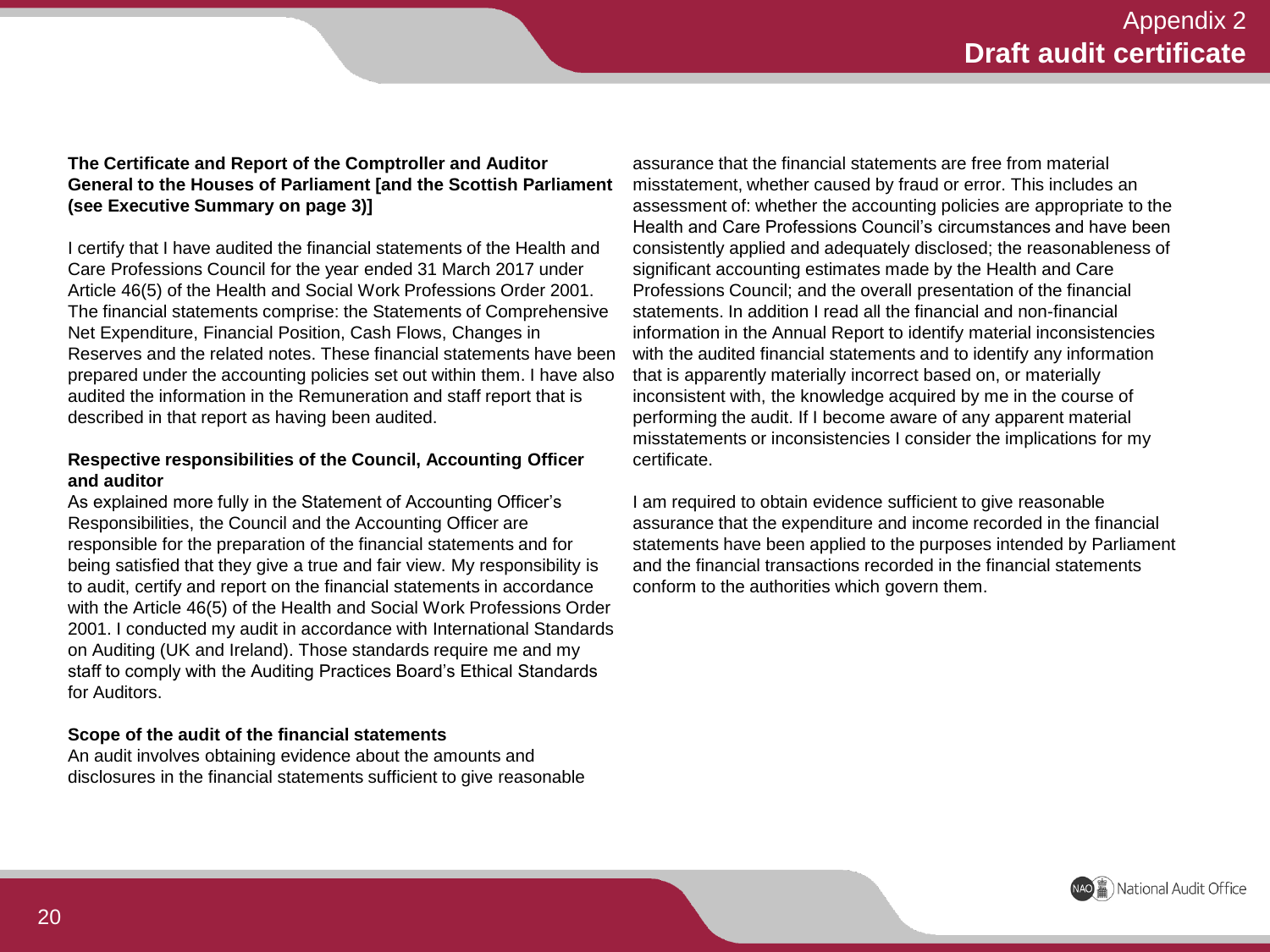#### **Opinion on regularity**

In my opinion, in all material respects the expenditure and income recorded in the financial statements have been applied to the purposes intended by Parliament and the financial transactions recorded in the financial statements conform to the authorities which govern them.

#### **Opinion on financial statements**

In my opinion:

- the financial statements give a true and fair view of the state of the Health and Care Professions Council's affairs as at 31 March 2017 and of the surplus for the year then ended; and
- the financial statements have been properly prepared in accordance with the Health and Social Work Professions Order 2001 and the Privy Council directions issued thereunder.

#### **Opinion on other matters**

In my opinion:

- the parts of the Remuneration and staff report to be audited have been properly prepared in accordance with the Privy Council directions made under the Health and Social Work Professions Order 2001; and
- the information given in the Performance report and Accountability report for the financial year for which the financial statements are prepared is consistent with the financial statements.

#### **Matters on which I report by exception**

I have nothing to report in respect of the following matters which I report to you if, in my opinion:

- adequate accounting records have not been kept or returns adequate for my audit have not been received from branches not visited by my staff; or
- the financial statements and the part of the Remuneration and staff report to be audited are not in agreement with the accounting records and returns; or
- I have not received all of the information and explanations I require for my audit; or
- the Governance Statement does not reflect compliance with HM Treasury's guidance.

#### **Report**

I have no observations to make on these financial statements.

#### **Sir Amyas C E Morse Comptroller and Auditor General Date**

**National Audit Office 157-197 Buckingham Palace Road Victoria London SW1W 9SP**